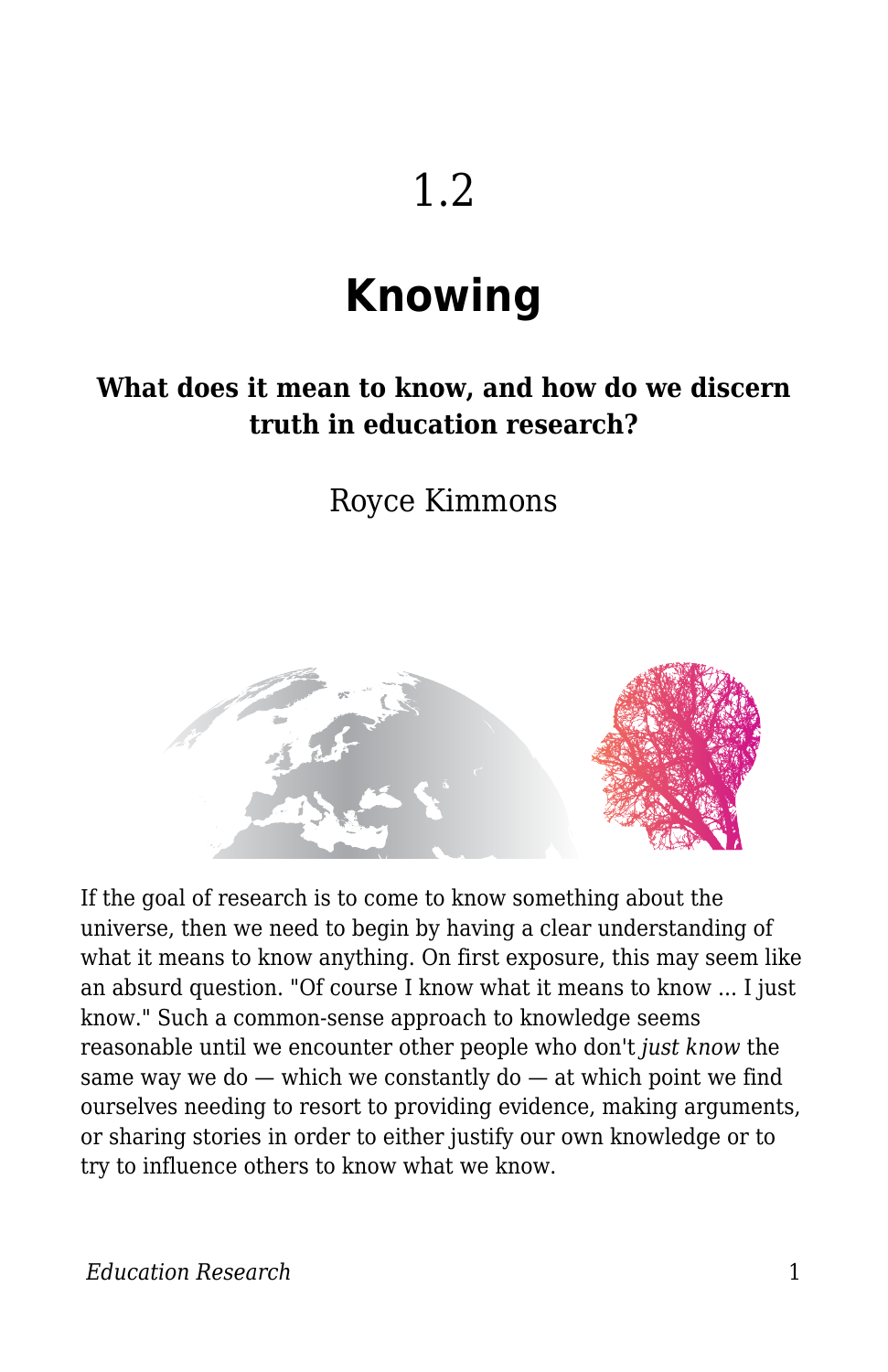This problem of knowing is ancient because people have always valued the ability to know but have also always claimed to know things that they had difficulty proving, defending, or explaining. Some of the earliest evidences of this problem date back to ancient Greek writings, such as Plato's recorded dialogue between Socrates and Meno, wherein Socrates, amongst other things, presents an apparent paradox of knowledge: "[A man] cannot search for what he knows since he knows it, there is no need to search — nor for what he does not know, for he does not know what to look for." This is a problem for us, because if we cannot search for knowledge, then research is impossible, and if we only search for what we already know, then research is useless.

Epistemology, or the study of knowing (Steup, 2005), has been of philosophical interest for thousands of years precisely because the concept of knowing is ingrained in our day-to-day lives, but there seem to be different types of knowing and different types of certainty that are sometimes difficult for us to understand and articulate. The situation for education researchers is particularly poignant here because, in addition to grappling with our own knowing, we are also in the business of knowing about learning, which is itself a process of coming to know. So, we must grapple with knowing at multiple levels: for our students, for ourselves, and for our research audiences.

This chapter will attempt to provide some groundwork regarding knowing that will be drawn upon in subsequent chapters. I will begin by highlighting three types of knowing and then explore processes that we often follow to come to know something. I will then operationalize some terms that are commonly used in the realms of knowing, truth-seeking, and science so that we can have a common language for delving into important epistemological questions in subsequent chapters.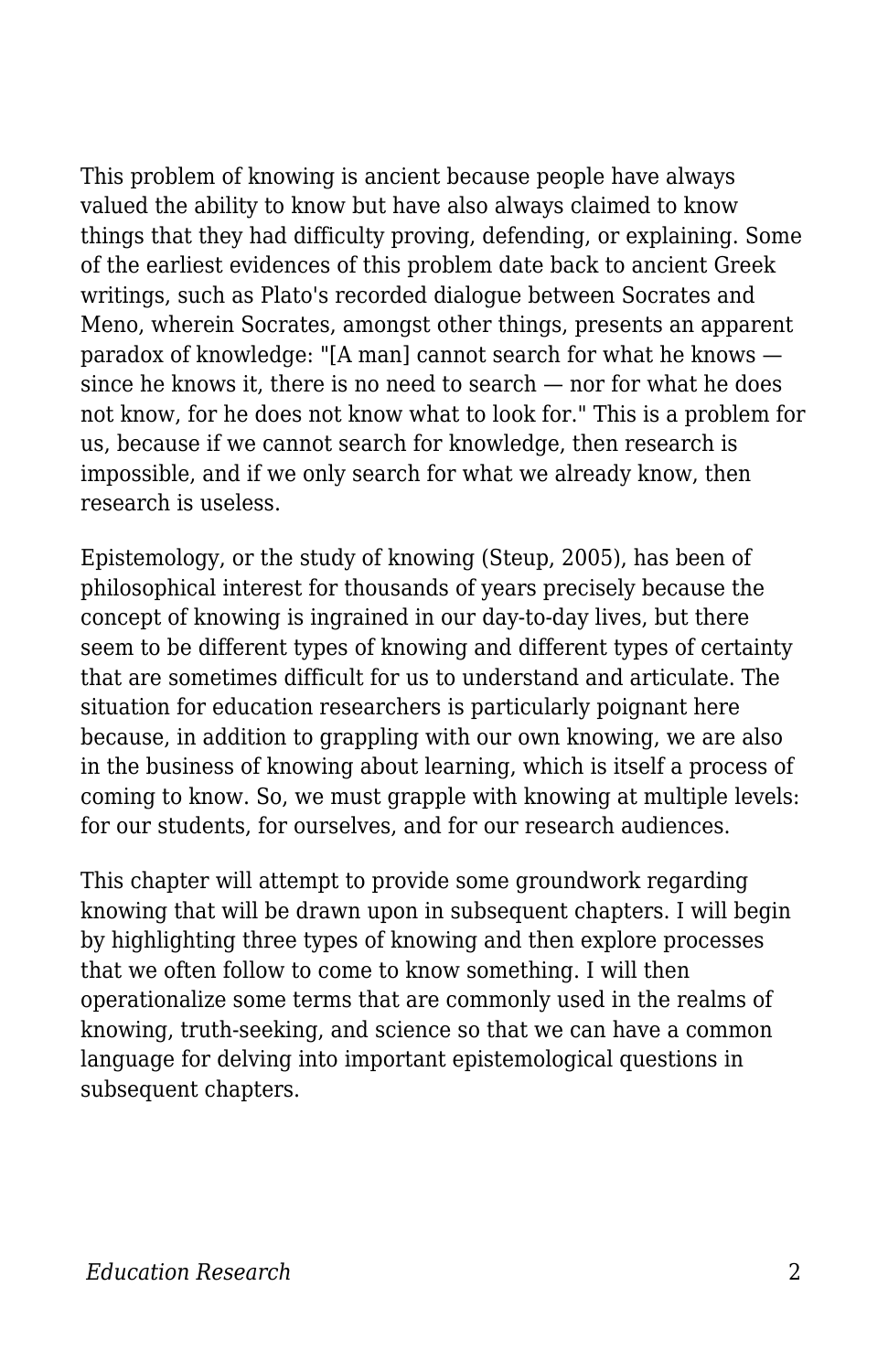#### **Key Terms**

# **Types of Knowing**

The history of epistemology can broadly be summarized as a dialogue between two different types of knowing: objectivity and subjectivity. In this dialogue, thinkers have grappled with what we can actually know about things in the world (objects) when any knowing that occurs can only happen in the mind of the knower (subjects). In more recent years, sociologists, historians, and others have further complicated this issue by suggesting that focusing only on the lone observer/thinker in this process is limited because it ignores cultural or shared aspects of knowing. I will now explore each of these types of knowing  $-$  objectivity, subjectivity, and intersubjectivity  $-$  in more detail.

### **Objectivity**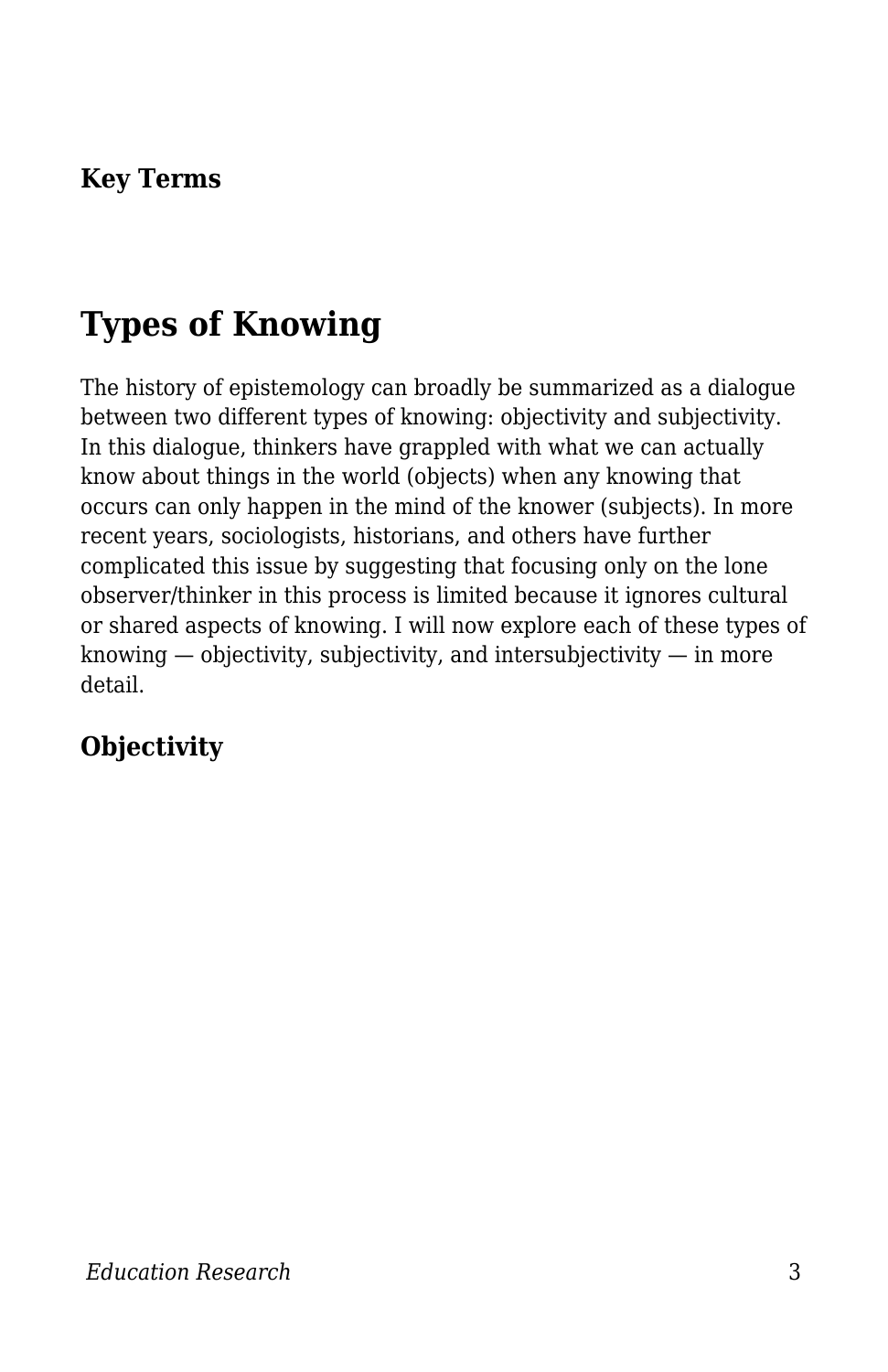

Objectivity assumes that people can directly observe the world, or facts or truths in it, and have an accurate knowledge of what they are observing (Reiss, 2014). In a simple case, a person (the subject) might observe a flower (the object) and be able to tell you what it is: "It is a pink rhododendron with five leaves." If this is objectively true, then anyone else seeing the object would draw the same conclusion: "Yes, it is, in fact, a pink rhododendron with five leaves." As long as we can make sure that the object doesn't change and that anyone can observe the object under similar conditions with the same result, we can conclude that this is a truth embedded in the world: "This is a rhododendron, and it is pink." In other words, objectivity assumes that the world can be accurately understood through unbiased observation.

Objectivity is the traditional goal of science and research because both assume that the world exists separate from the mind of the knower and that it can be universally known through observation and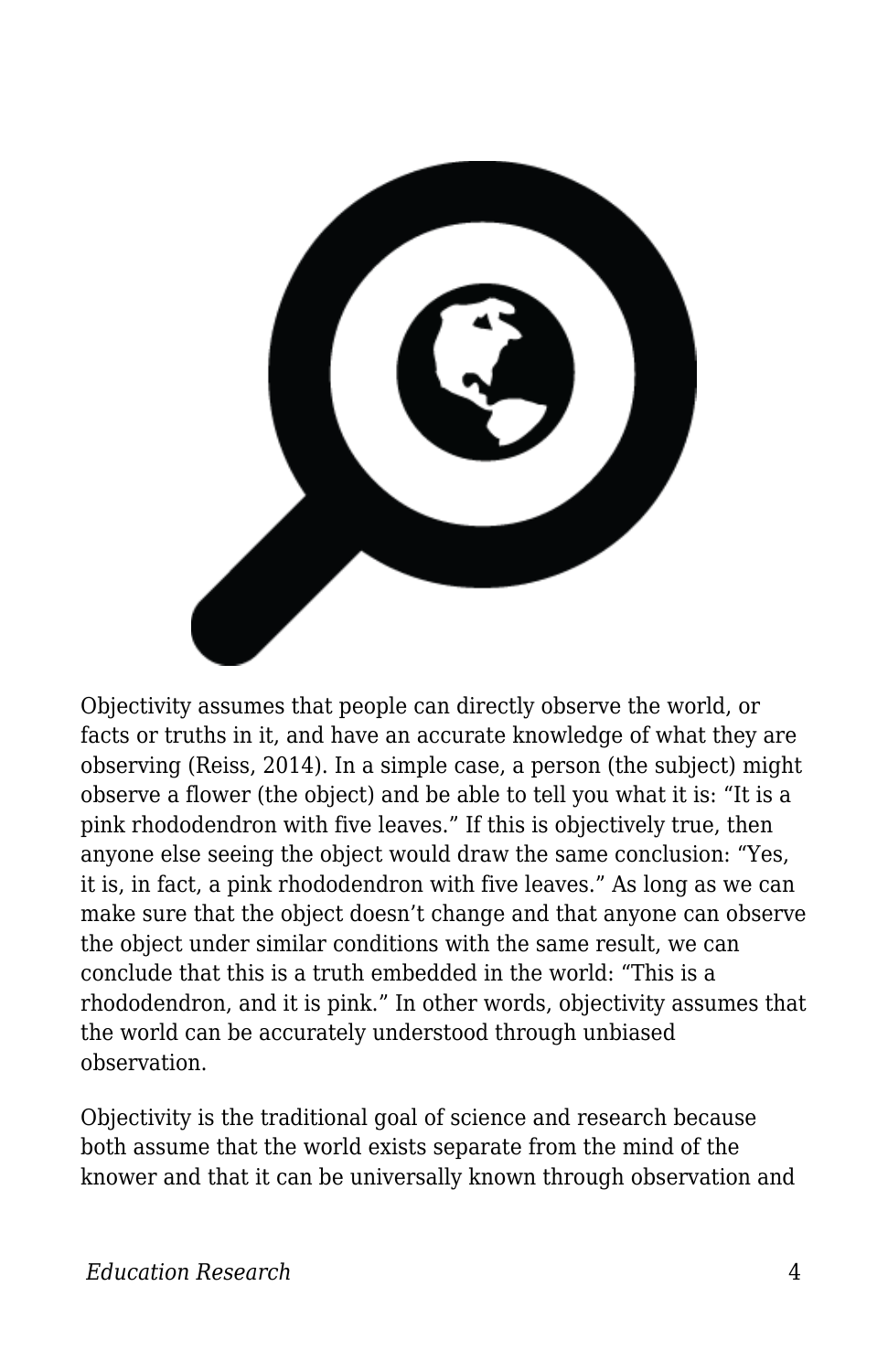inquiry as a dispassionate (almost robotic) outsider. Like the lab-coatclad scientist behind a one-way mirror, the objectivist researcher assumes that she can understand what she is observing from the outside-in and tries to separate herself completely from what she is observing. This is also called an etic perspective, wherein the researcher sees herself as a potential contaminant of what is being studied and intentionally separates herself physically, psychologically, and emotionally from it. For objectivist inquiry, the biases, emotions, intuitions, and rational limitations of the researcher are threats to the validity of the observation, because they have the potential to warp the observation or (even worse) to make the researcher influence what is being observed.

Thus, when seeking objective knowledge, the only proper role of the knower is that of a machine-like observer who is carefully controlled and separated from what is being observed. By treating the knower in this manner, it is hoped that the actual observation will not be influenced and that any other knower, no matter who they are, will derive the same knowledge from the object being observed.

#### **Subjectivity**



Subjectivity, on the other hand, applies to knowledge as it exists in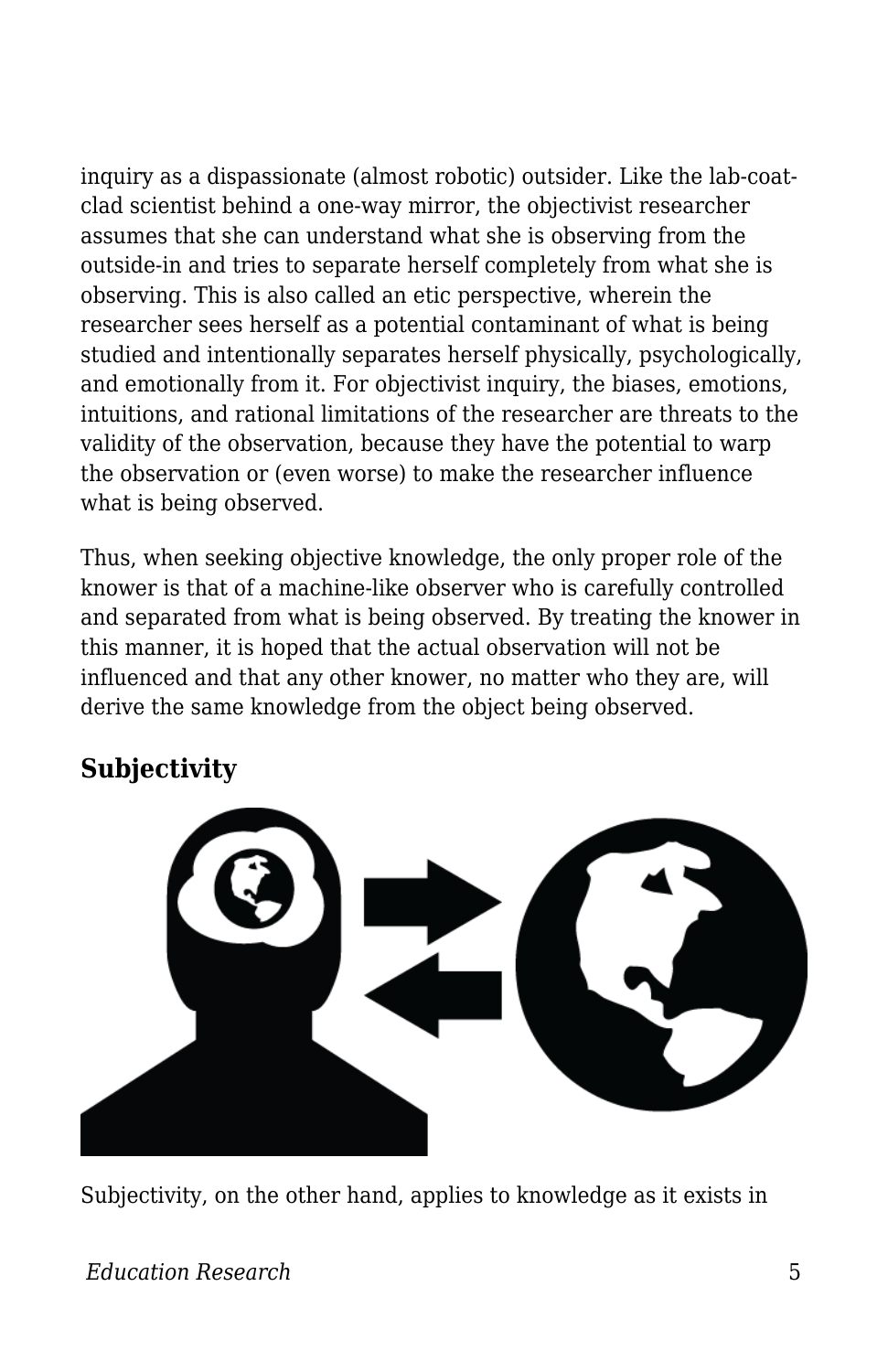the mind of the subject or as an interpretation of objects in the universe. In the simplest case, a person (the subject) might still observe a flower (the object), but what they actually perceive, learn, or know as a result of this observation will always be determined (or at least influenced) by the knower. In matters of aesthetics, this is clearly understandable, because some might think that the flower is beautiful while others might not, but it can also apply to more seemingly concrete aspects of knowing as well. In this case, would you know a rhododendron from a pansy? Even making this distinction to categorize the flower would require certain prior knowledge on the part of the subject, which would dictate the categorization. Would you also see it as pink? Or would you see red? Or mauve? Or grey (in the case of deuteranopic people or animals such as dogs that have different photoreceptor cone structures)?

This latter point is important because when talking about objectivity, we assumed that the observer could objectively state that the flower was pink, but this assumes that color itself is something that is universal and exists in the world. However, color is itself only a physiological interpretation of wavelengths, which, as shown above, humans might interpret differently but, even more importantly, is nothing but an interpretation and is not a characteristic of the flower itself. The petals of the flower might be made of such a substance that they reflect certain wavelengths of light, but they do not objectively have a color any more than a politician can be said to have character or a painting can be said to be beautiful. Color is a perception and, as such, it can only ever exist in the mind. (This is similar to Berkeley's famous question that "if a tree falls in the forest and no one hears it, does it make a sound," because sound only exists as an interpretation in the mind of the knower.)

Thus, a weak claim for subjectivity would be that at least some knowledge is subjective in nature, meaning that it is interpreted and categorized entirely by the observer (subject), but many argue for a stronger claim that all knowledge can only ever be subjective. This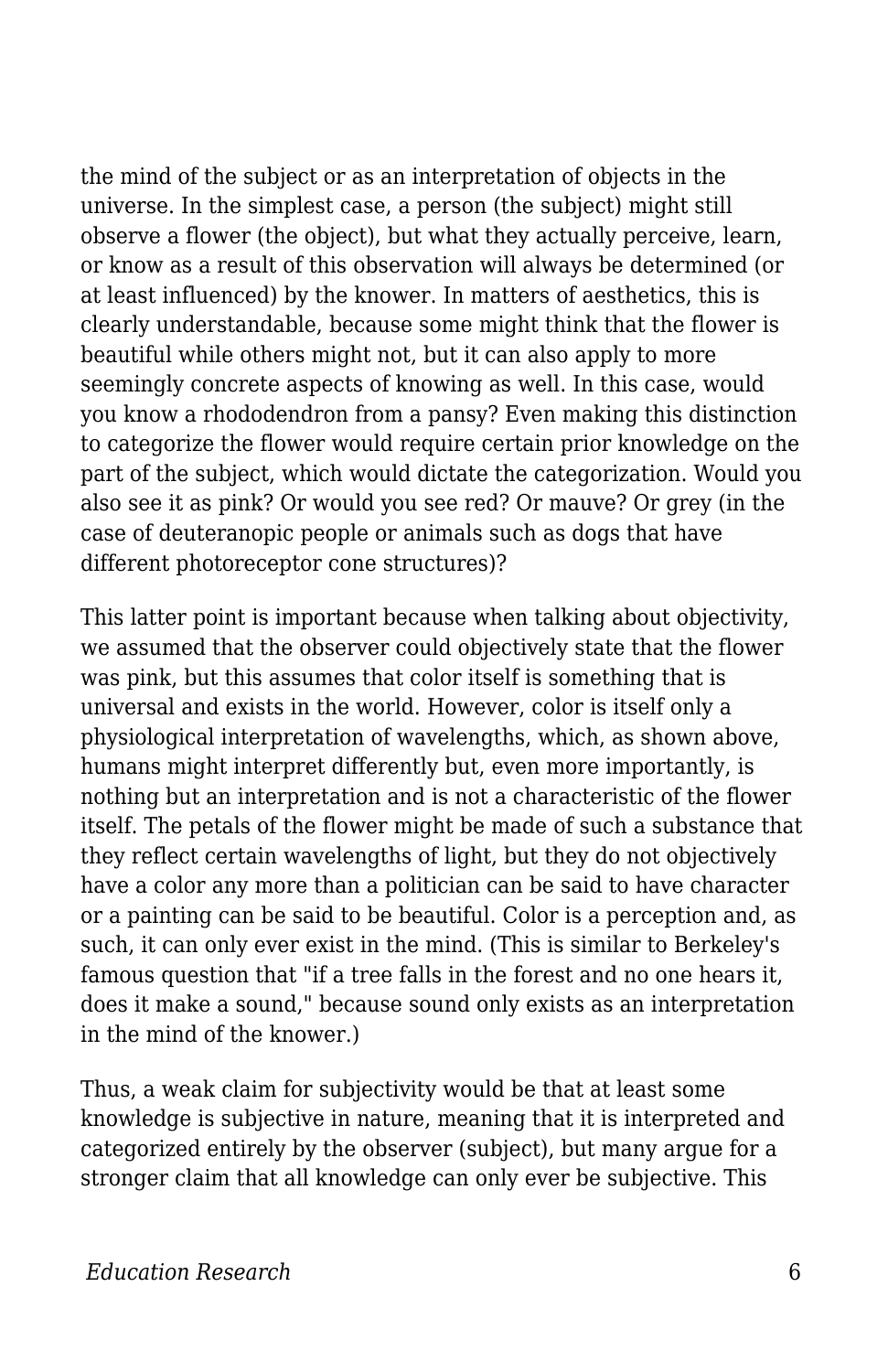calls into question the possibility of objectively knowing anything because no matter how carefully the observer is controlled, the very act of observation requires interpretation and may even be a form of influence (such as the Heisenberg uncertainty principle and "observer effects" in quantum mechanics). This can be interpreted to make any claims of objectivity uncertain and suggests that knowing cannot exist outside of or separate from the knower. When applied to research, subjectivist approaches to knowing would recognize and embrace the researcher's role in the research process. Also called an emic perspective, this would typically require the researcher to experience the world firsthand as a participatory insider and to articulate (and value) how their own biases, attitudes, expectations, and experiences might be shaping what they are learning through this process of inquiry.

#### **Intersubjectivity**

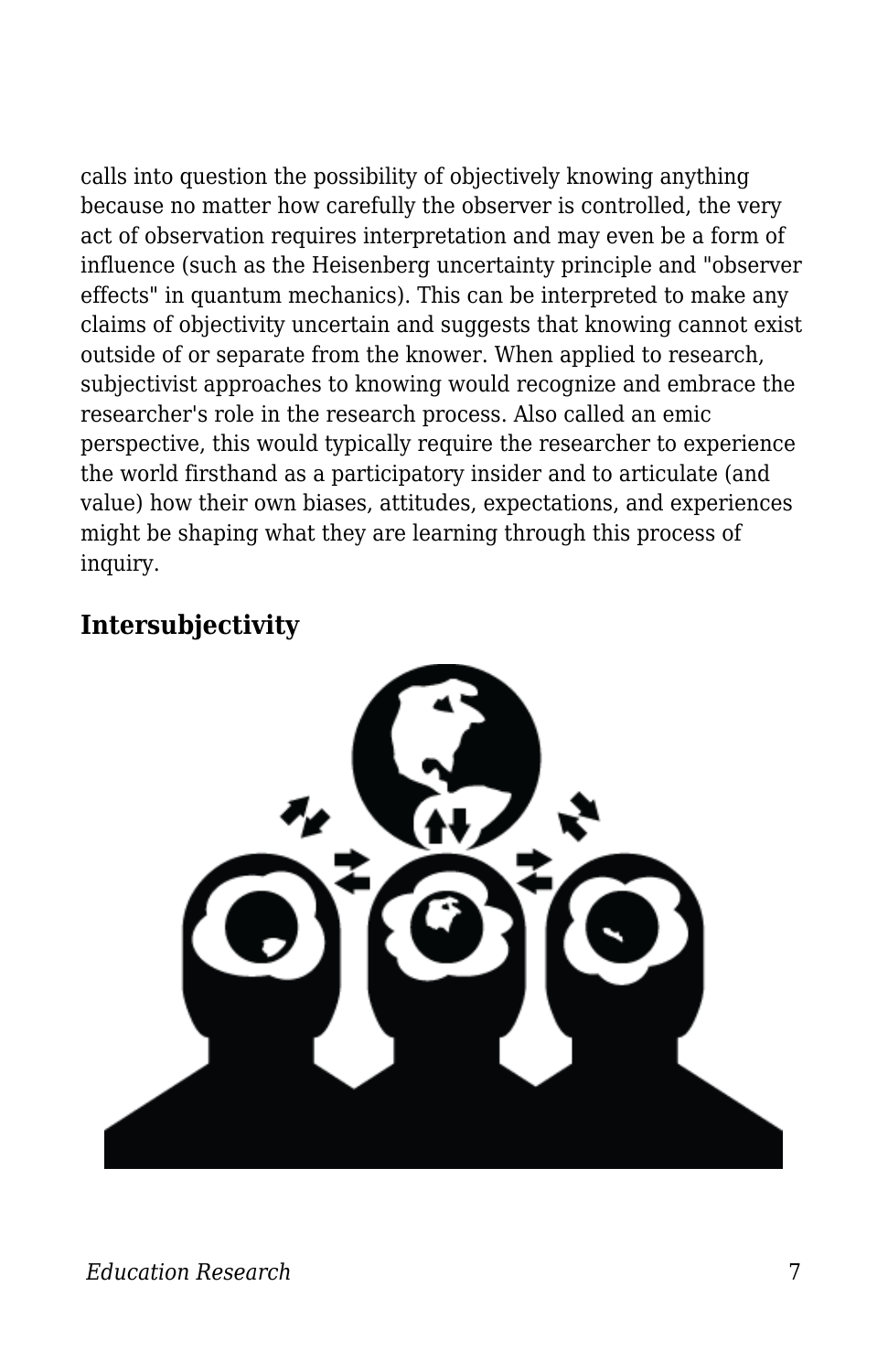One clear problem with subjectivity is that if all knowledge is subjective, then how can we ever prove anything to one another or claim to know anything about the universe with any level of certainty? In response, some will double-down on objectivity as the only reasonable path forward, while others might propose an intersubjective approach, which seeks to find consensus, commonality, or shared experiences between subjective individuals. Similar to subjectivity in how it views the individual's relationship to the world, intersubjectivity is nonetheless markedly different, because it assumes that people and the act of knowing is inherently social (not individualistic) in nature.

This means that intersubjective knowledge could only be gained as the process of meaning-making extends beyond the person-world (subject-object) relationship to encompass subjective experiences and knowledge between multiple, diverse people (subjects). An example of this would be a historian wanting to accurately understand the U.S. Civil War who studied the artifacts and experiences of various impacted peoples, including rich, poor, black, and white Northerners and Southerners. In so doing, the historian would not be seeking "the accurate" depiction of what happened (as with objectivity) or even one group or person's limited perspective of what happened (as with subjectivity) but would be seeking to more deeply and fully understand the event by weighing the biases, attitudes, beliefs, and experiences of all involved to better perceive the event as a shared experience.

Like subjectivity, intersubjectivity is not capable of making claims on absolute truth or the world as it objectively exists, but by focusing on shared, multifaceted knowledge, it is sometimes used as a seemingly more responsible, trustworthy, or rich way of knowing than subjectivity. One research struggle with this approach, though, is that as multiple subjective experiences are meshed together, difficulties may arise for the researcher in determining whose perspectives to emphasize or highlight and whose perspectives to ignore or minimize.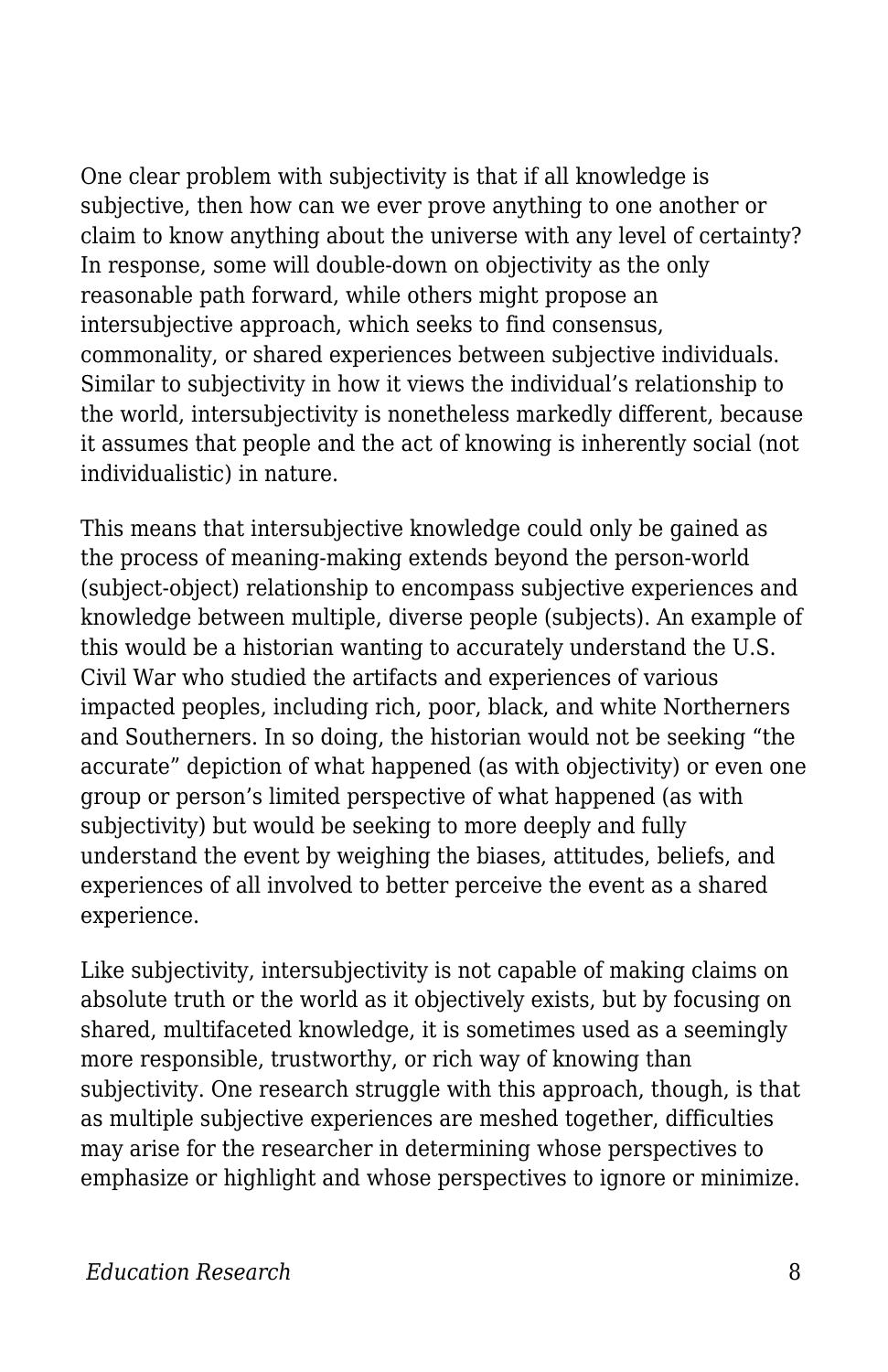This typically requires some external standard of comparison (e.g., only including narratives that align with an existing assumption of objective truth) which can suggest overreach into objectivist aspirations, thereby subverting responsible subjectivist limitations.

# **Forms of Reasoning**

The greatest enemy of knowledge is not ignorance, it is the illusion of knowledge. (Stephen Hawking)

Not only are there different types of knowing, but we also follow different processes of reasoning to develop knowledge. There are at least three common processes that we follow, including deduction, induction, and abduction. You have probably heard of deduction vs. induction, but abduction is not commonly used outside of formal logic to describe a form of reasoning. Furthermore, most definitions of deduction vs. induction are only loose applications of what the terms actually mean in formal logic. We engage in each of these processes every day, and each connects to the three types of knowing in specific ways. Furthermore, all are used by researchers in some fashion, so we will now explore each in more detail.

#### **Deduction**

You might have heard that deduction means moving from generalities to particulars, while induction is the opposite, but this is not always accurate. Rather, the core of the difference between deduction and induction is certainty (Douven, 2017). Deduction is always completely certain, while induction is an educated, reasonable guess.

To illustrate, suppose that we know that "all planets that are members of our solar system move around the sun" and that "Mars is a planet." If these two premises are true, then we can determine with complete certainty that "Mars moves around the sun," because moving around the sun is implicit in a planet's being in the solar system. In other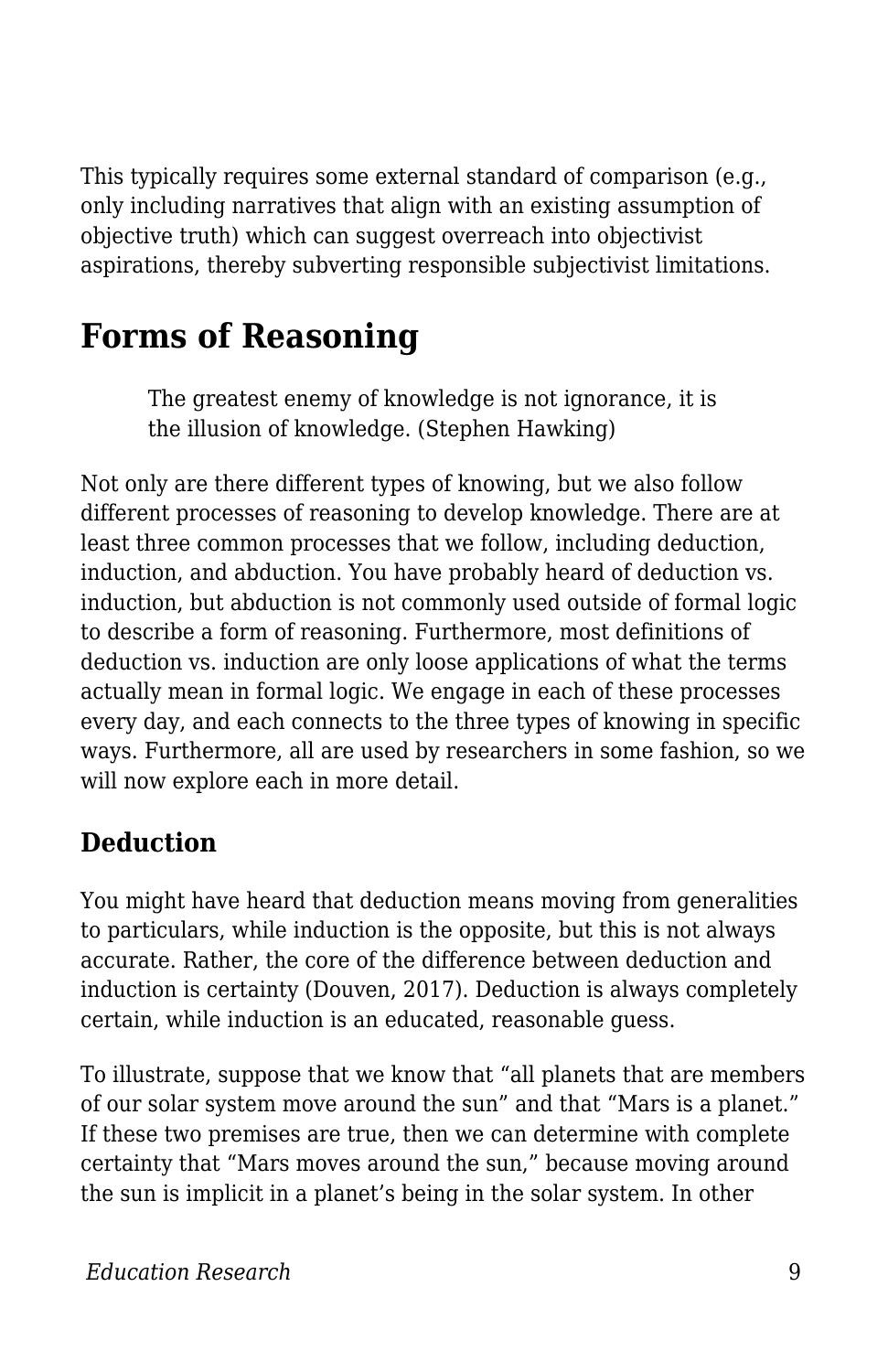words, the definitional premise we are using for "solar system" and "planet" means that something cannot be a planetary member of our solar system and not move around the sun. Therefore, if Mars is a planet, then it must always, completely, certainly move around the sun. In this case, we did move from a general law (the definition of planets in the solar system) to a specific case, but that is only incidental to the central characteristic of deduction, which is that the logical step we took was completely certain. We could test this, of course, but if we found that Mars did not, in fact, move around the sun, then there was a problem with our first premise, and it is therefore not true. In such a case, the logical movement itself wasn't wrong, we were just coming from a false beginning.

### **Induction**

Induction, on the other hand, uses gathered evidence or existing understandings, which generally come in the form of observations, data, or laws, to draw a conclusion that seems likely (Hawthorne, 2004). For instance, suppose that we know that "all life on Earth requires water." From this, we might conclude that in order to have life, other planets must have water also, and we embark on discovering whether or not other planets have water as a precursor to life. We might even go so far as to conclude that "water is essential for life." At least in this current argument, we have not provided any evidence as to why or how water is essential to life, but we are operating on the very strong evidence that the millions of species of life on Earth all require water to survive, which is a massive, very compelling dataset. Based on this, it seems reasonable to conclude that we would not find any life where there is an absence of water and would, therefore, train our search for life only on planets that have the possibility of water.

However, what if we did find life on another planet, and it did not have water? Would this invalidate our premise the same way it did in deduction? Of course not. The premise would still be true — all life on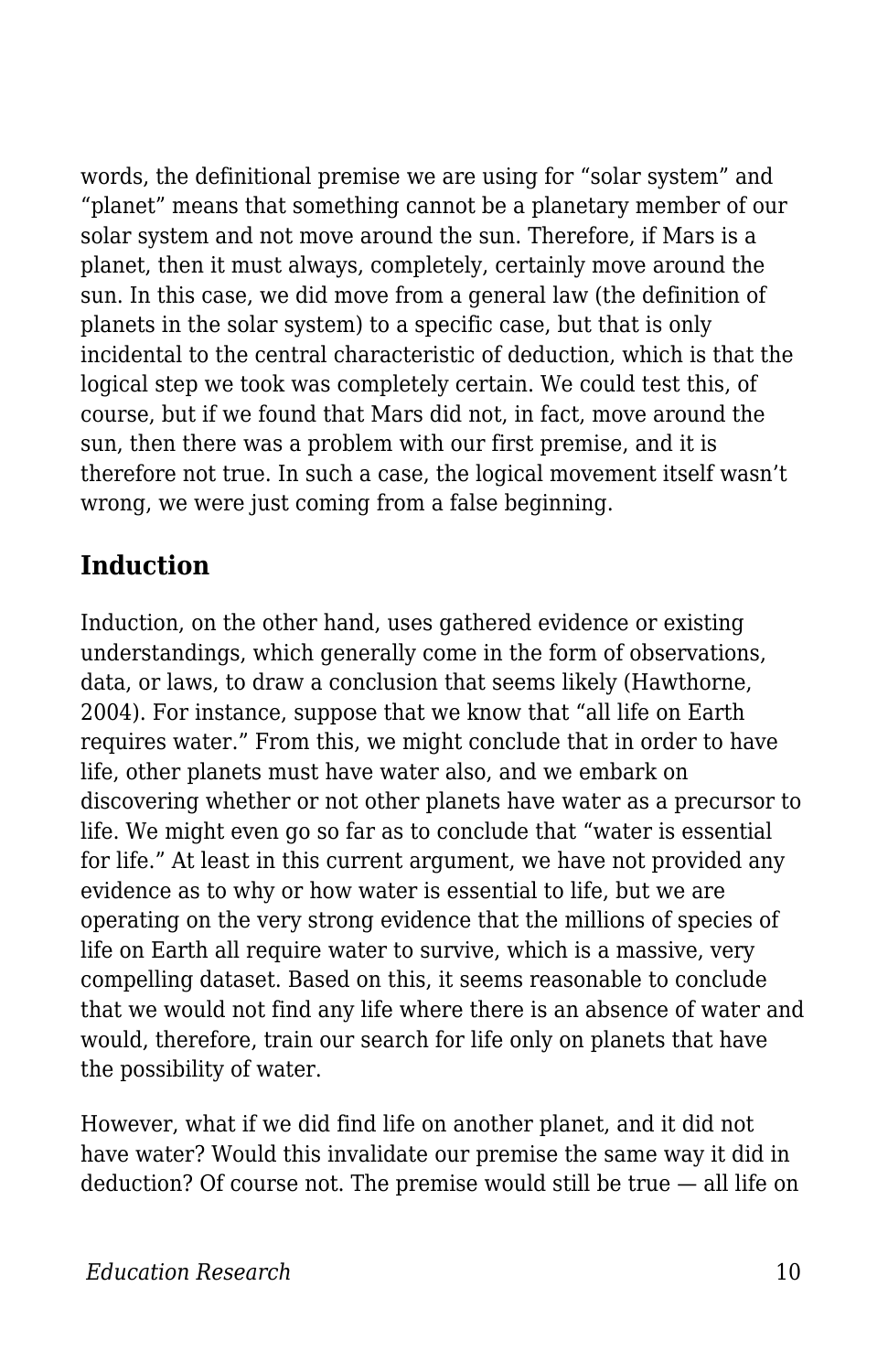Earth would still require water  $-$  it is just our conclusion that was false. The difference here is that the inductive argument was making a calculated leap that seemed reasonable based on existing evidence (millions of species supporting the conclusion without a single contradicting case), but based on how the argument was structured, there could always be the opportunity for a counter-instance to arise where the conclusion did not necessarily follow from the premises.

Another characteristic of induction is that it operates off of likelihood rather than from an underlying rationale. We might, for instance, find that women are more likely to suffer from a specific disease than men at a ratio of 50-to-1 and inductively use this evidence to suggest that women should be screened for the particular disease even if we don't understand why it might be more prevalent in women. If we then screened a particular woman and found that she did not have the disease, this new evidence alone wouldn't invalidate our premise nor our conclusion that women should be screened for the disease. All that it would show was that our argument was inductive and, therefore, might not be accurate in every instance.

#### **Abduction**

By clarifying this difference between deduction and induction, we can now understand why abduction is also necessary. Abduction is a special case of induction where we not only draw a conclusion that seems likely based on the evidence but also attempt to explain or justify the conclusion by reference to some explanatory mechanism (Douven, 2017). For instance, suppose that we know that "the Earth is teeming with life and is in a Goldilocks zone (not too hot, not too cold)." When asked "Is there life on Neptune?" we might reasonably conclude "no" and proceed to explain that "based on what we know about life, no organisms could evolve or survive outside of a Goldilocks zone." In this case, it seems reasonable to inductively conclude that there is no life on Neptune from the simple fact that it is too dissimilar to the Earth in its location, but this argument goes one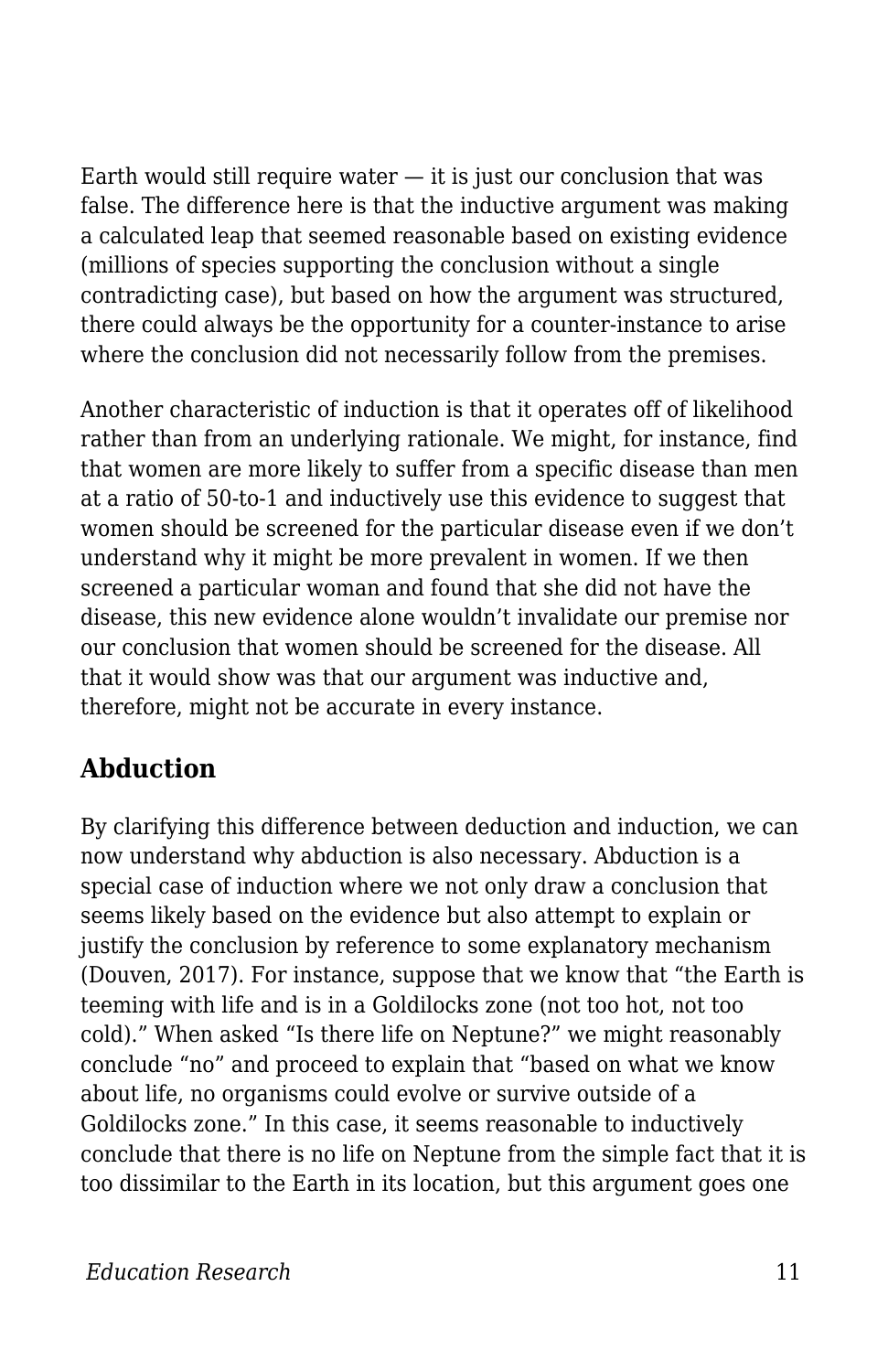step further by imputing a causal mechanism to explain why the Goldilocks zone is essential to life.

This step may involve a certain level of creativity or imagination to provide the explanation and is likely why Albert Einstein famously quipped that "Imagination is more important than knowledge. For knowledge is limited, whereas imagination embraces the entire world, stimulating progress, giving birth to evolution." Whenever scientists move beyond what is known to try to construct theories that explain the "why" or "how" of what is happening, they are involved in abduction, and this requires an imaginative leap to make connections that have not previously been made.

Could it still be possible that life exists on Neptune? Perhaps, but the argument for why we shouldn't expect to find life on Neptune is still strong because it inductively relies on current evidence (in the form of cases of life and non-life) and also abductively provides a rational explanation for why we would expect Neptune to conform to the nonlife cases we know about. If we did, however, miraculously find that life, in fact, existed on Neptune, it would merely mean that our explanatory mechanism was flawed and, again, would not invalidate our original premises (facts) we were reasoning from.

### **Connections to Knowing**

As thinking, experiential beings, we use all three forms of reasoning daily, and researchers also rely upon each when doing their work. We use deduction to categorize the world into pre-existing conceptual chunks with absolute certainty. We use induction to predict or infer a conclusion that seems reasonable based on existing evidence without understanding the underlying mechanisms. And we also use abduction to try to explain those inferences in accordance with logical, aesthetic, or otherwise meaningful theories or narratives we have about the world.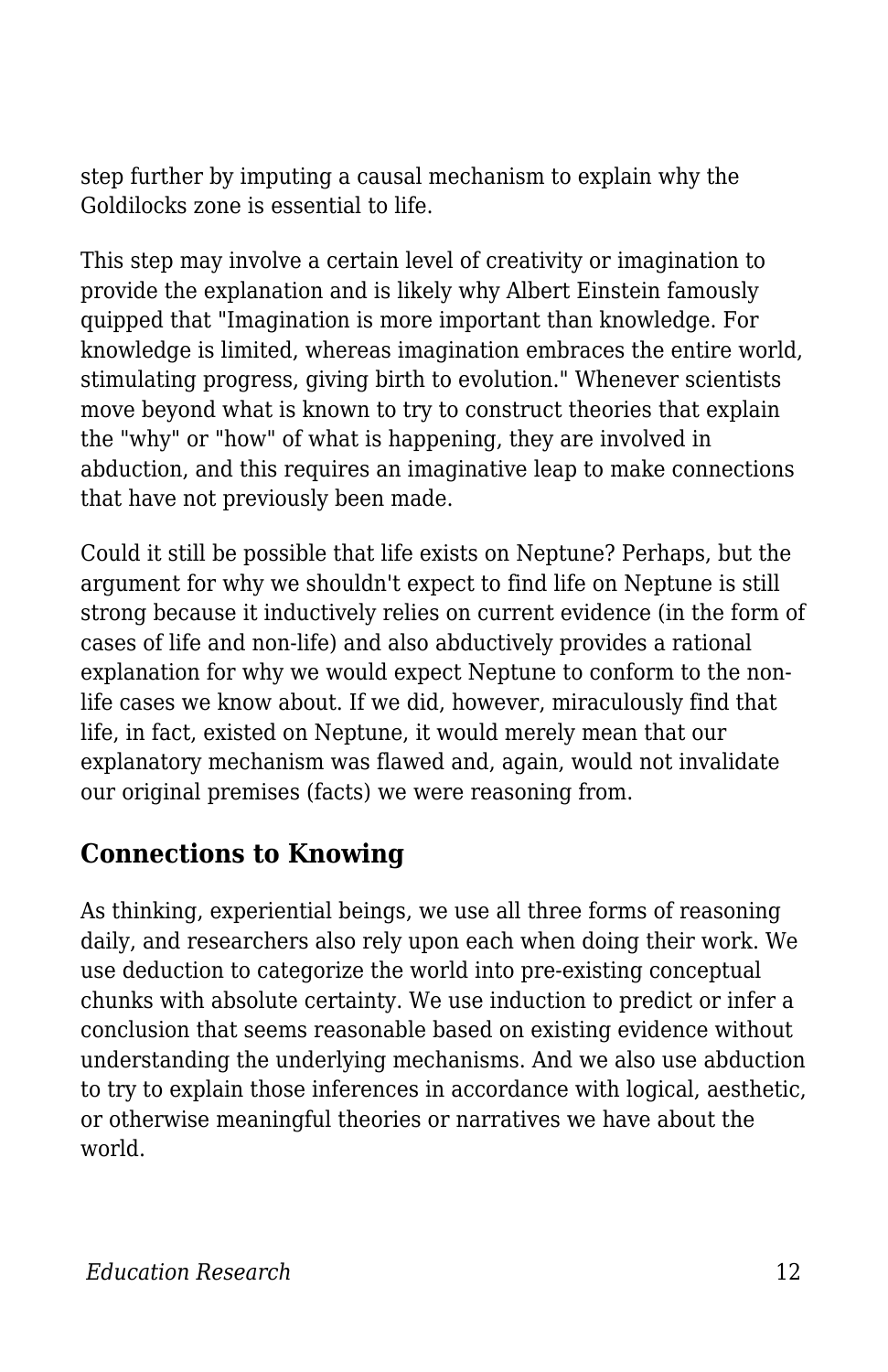Recognizing these different forms of reasoning is paramount for responsible practice because doing so allows us to see the affordances, limits, and dangers of our reasoning approaches. If we are using deduction to apply our predetermined theoretical categories to the world with certainty, then we need to recognize that doing so opens us up to the possibility that counter-instances or contradictions must necessarily call into question or altogether disprove our assumptions. If we are using induction, then we need to recognize that any conclusions we draw will always only ever be our best guesses based on provided evidence and be open to the possibility that we might be wrong in certain cases. And if we are using abduction, then we must also recognize that there might always be other reasonable explanations for phenomena and relationships we are observing that might be equally justifiable given the evidence we are operating from.

In any case, recognizing each of these limits to our reasoning approaches should engender some level of intellectual humility on the part of knowledge-seekers and should help us recognize that reason is not an infallible master to be served but is rather a tool that is applied in various, messy, contextualized ways. In particular, this can make claims of objectivity dubious and always open to refutation and also help us to recognize where subjectivity may be influencing our conclusions.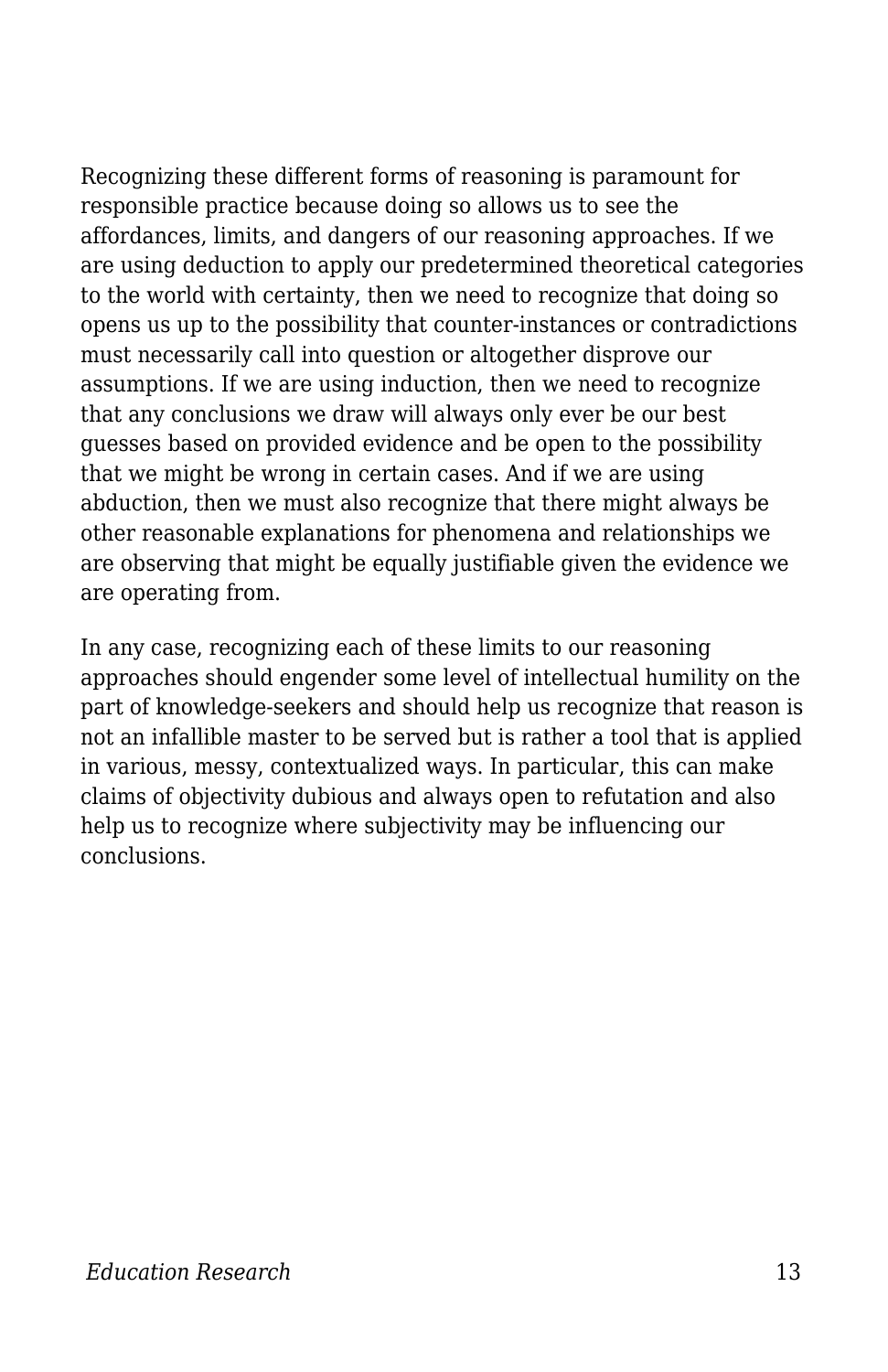### **Learning Check**

The primary difference between deduction and induction is that:

- a. Deduction moves from a law to particulars, while induction does the opposite.
- b. Induction moves from a law to particulars, while deduction does the opposite.
- c. Deduction yields a certain conclusion, while induction only yields a likely conclusion.
- d. Induction yields a certain conclusion, while deduction only yields a likely conclusion.

The primary difference between induction and abduction is that:

- a. Induction is more certain.
- b. Abduction is more certain.
- c. Induction provides an explanation for the mechanics of why the conclusion is likely.
- d. Abduction provides an explanation for the mechanics of why the conclusion is likely.

# **Scientific Terms for Truth-Seeking**

Pilate saith unto him, What is truth? (The Holy Bible, John 18:38)

So far, we have only discussed the nature and processes of knowing and have wholly ignored the all-important question of whether what we claim to know is actually true. Like Pilate, many cynics or skeptics have essentially thrown up their hands in surrender when confronted with the difficulty of ascertaining truth, and others have intentionally used the difficulty of nailing down truth to surreptitiously short-circuit any truth-seeking endeavor.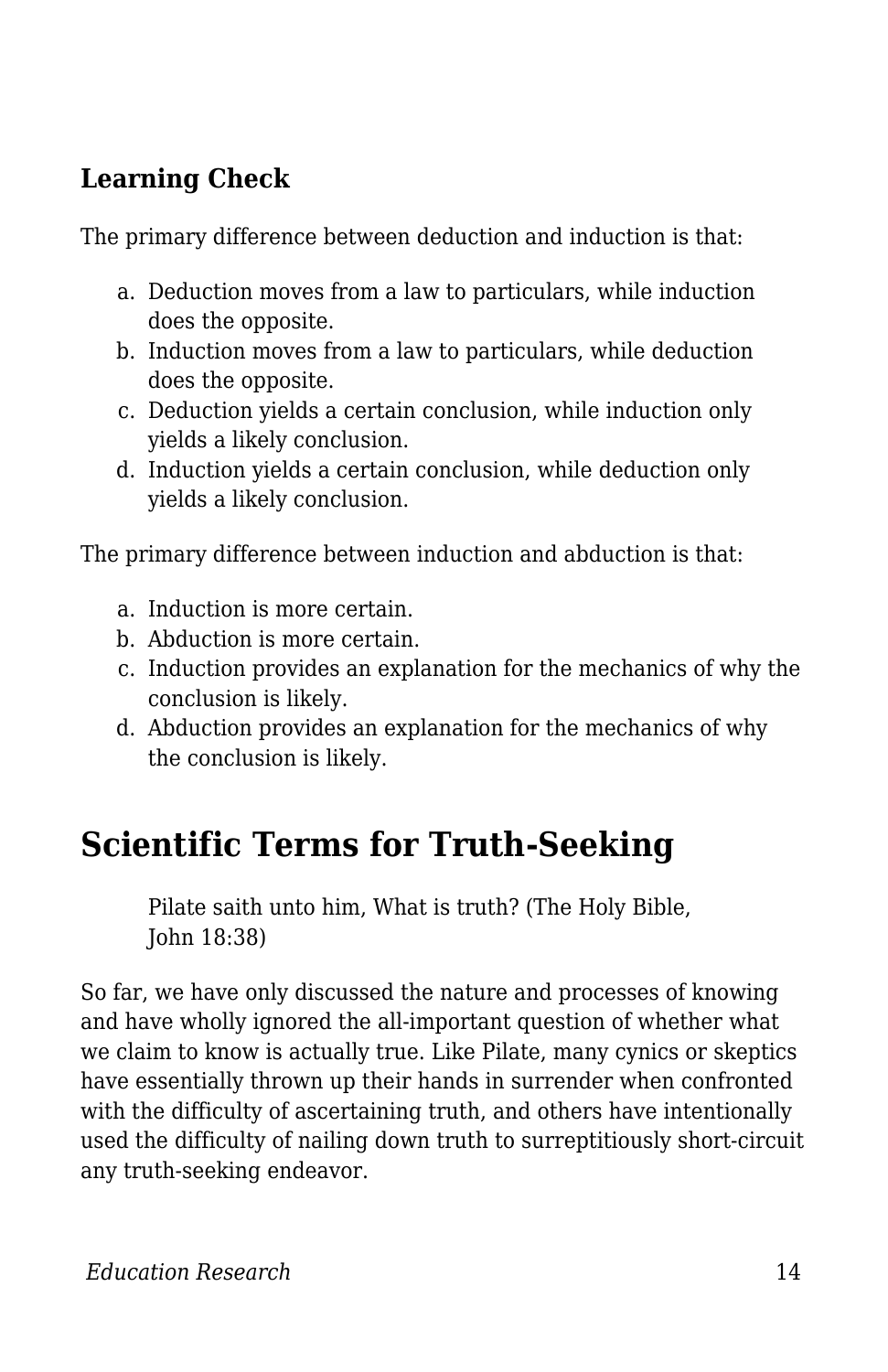Yet, at the end of the day, each of us does seem to care about what is true and what is false, and we spend much time and energy trying to distinguish between the two. Knowing alone isn't enough, because we can certainly know things that are false, so we rely upon mechanisms of truth-seeking and a variety of notions related to truth to help us (hopefully) arrive at it in reliable ways.

*True* is an adjective that we use to characterize certain propositions or statements, and though people might differ on what they believe to be true or even what truth is, there seem to be some commonalities in how we use these words and what we expect them to mean. For instance, we wouldn't call a proposition true if it didn't reflect our observations or experiences with reality (e.g., "the newspaper says that the weather is very hot, but that can't be true, because it is snowing"). Likewise, we wouldn't call a proposition true if it changed every time we tried to test it (e.g., "this plant was a daisy yesterday and a rose today") or if it was impossible to understand (e.g., "a garfump is a schnerf"). The terms *truth* and *true*, then, might mean many things, but they seem to at least suggest some essential characteristics of accuracy, consistency, understandability, and exactness.

In various scientific enterprises, we use many terms that we expect to have some level of truth to them or that we hope will help us to arrive at truth in some form or fashion, including facts, laws, theories, and hypotheses. These might also be considered types of knowledge or singular steps toward knowledge. In this section, I will differentiate what these terms actually mean and how they are used in scientific endeavors to help us to better understand how they relate to truth.

#### **Facts**

Facts are finite, specific, and observable things, and facts are considered true if they can be universally and consistently observed or measured. The word "fact" carries with it a connotation of truth. Thus,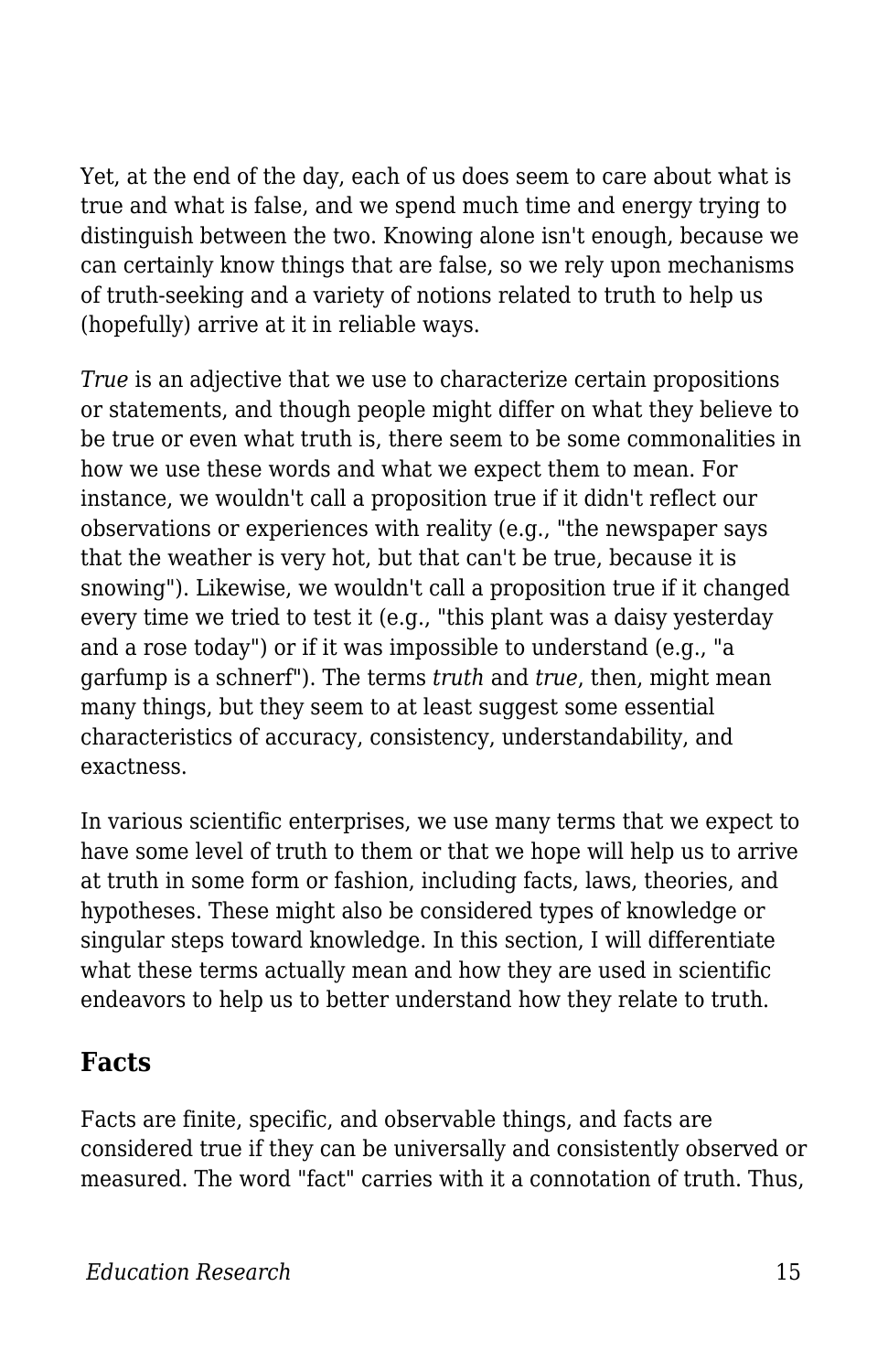a statement like "it was 103 degrees Fahrenheit in Phoenix on March 20" would be a purported statement of fact that we could either prove or disprove by consulting records of temperatures or observing a reliable thermometer on the day in question. If proven untrue (or if different observations of the phenomenon conflict with one another), a statement ceases to be a fact. Thus, facts are a subset of truth.

Because facts are finite, specific, and contextual, however, they can be misconstrued or misinterpreted as evidence for things that may not be true. In the example above, one might use the single fact that Phoenix was 103 degrees to claim that the weather there is obscenely hot in March, ignoring other instances that place the average temperature at around 77 degrees. By looking at single facts or facts out of context, we can actually draw conclusions about the world that are clearly false, which means that though facts themselves may be readily discernible as true or false, how each fact in isolation relates to truths that are more universal or that actually matter may be difficult to discern. This means that facts alone have limited truthtelling power and that to be useful they often have to be considered in aggregate or as connected with other types of knowledge, such as laws or theories.

#### **Laws**

Somewhat similar, laws are finite, specific (often mathematical) descriptions of phenomena or their relationships to one another that are typically used for prediction. For instance, Newton's first law of motion is a finite, specific description of the general relationship between an object and motion. The word "law" also carries with it a connotation of truth but represents a trickier case than "fact," because laws may not be universal, may not be observable in every case, or may rely upon particular conditions to be true that are not explicitly stated in the law. For instance, Newton's laws of motion do not apply to subatomic particles, and various scientific laws (e.g., Boyle's law) require certain variables to remain constant (e.g.,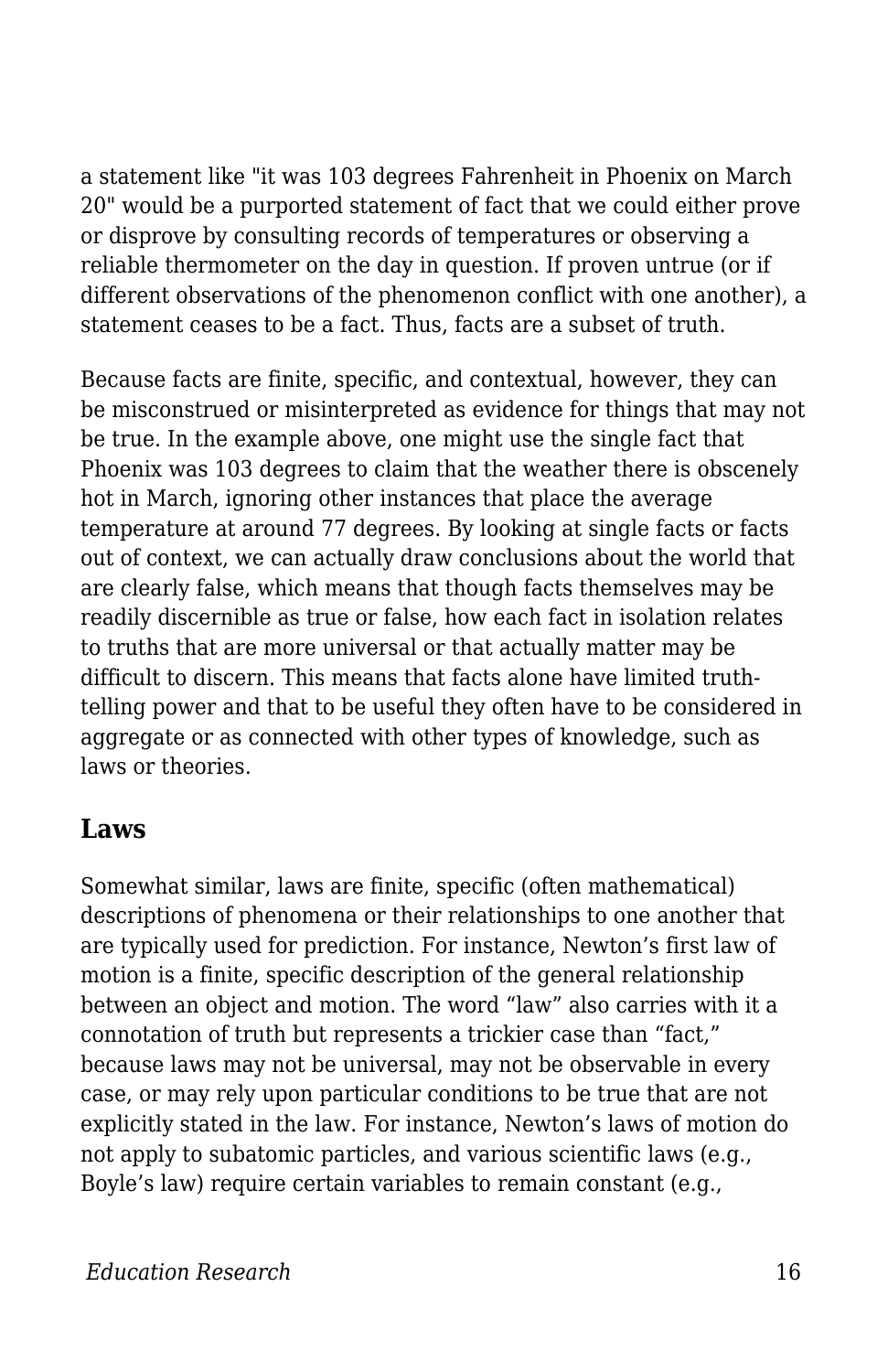number of molecules, temperature). Thus, finding a counter-instance to a law doesn't necessarily make it false but merely means that it is only contextually or conditionally true.

Additionally, one of the major reasons for having laws is that they allow us to make predictions about the world (e.g., "if I push this, it will move"), but if those predictions are not accurate, then the truth of the law is called into question. This means that laws can change or be refined over time, based on emerging evidence (via induction), and that truth claims about scientific laws are, therefore, conditional and contextual. It also means that laws are limited in explanatory power, because they merely describe and predict the observable aspects of phenomena (e.g., their motion) without helping us to understand the "how" or "why" of what is observed (e.g., why gravity works).

### **Hypotheses**

Because we have to be able to evaluate the truth or falsity of purported facts and laws, observation and hypothesis testing are the methods of choice among scientists, constituting the backbone of the scientific method. Hypotheses are proposals that are neither true nor false but that can be tested for falsity. Suppose we want to know if a new reading curriculum influences student standardized test scores. We would start with two hypotheses: (1) the null hypothesis, which proposes that the curriculum does not influence test scores, and (2) the alternative hypothesis, which proposes that the curriculum does influence test scores. Null hypotheses are always proposed to reflect received wisdom or current understandings of a topic. In the case of educational interventions, this generally means that the null hypothesis is that the intervention has no effect. Additionally, an alternative hypothesis is also proposed stating the opposite. With these hypotheses, we can then collect evidence or conduct experiments to try to disprove each. As we do this, our assumption is that we should keep the null hypothesis unless there is sufficient evidence to reject it. If we are able to do this, we reject the null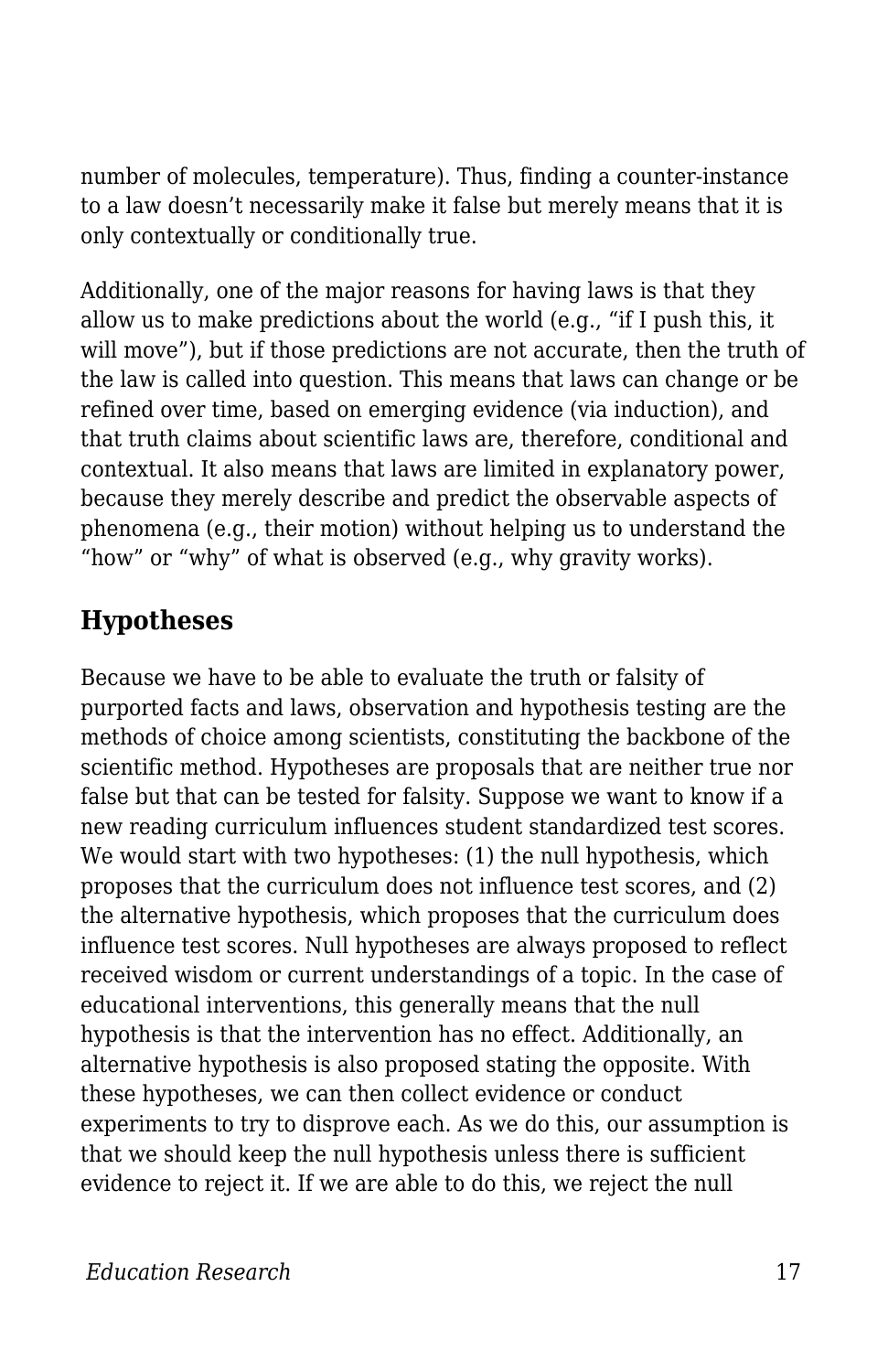hypothesis and accept the alternative, but if we are not able to do this with a reasonable amount of certainty, then we defer to maintaining the null hypothesis.

One important thing to realize about hypotheses is that they are never proven (or shown to be true) but can only be disproven (or shown to be false), which means that we end up accepting hypotheses not because we have proven them to be completely true, but because we have proven other hypotheses to be more false. In other words, our goal with any hypothesis testing is to try to disprove the null hypothesis. If we can disprove it, then we can tentatively accept the alternative hypothesis in its place (recognizing that others might attempt to disprove our alternative hypothesis in the future), but if we cannot disprove the null hypothesis, then we continue accepting it (recognizing that it could nonetheless be disproven with future evidence). In this way, hypotheses and hypothesis testing can only yield truth claims that are tentative (e.g., "we haven't found any contradictory evidence yet") about phenomena that are testable, and alternative hypotheses can always be proposed in an attempt to disprove the null hypothesis.

### **Theories**

Theories are quite different from facts and hypotheses but are somewhat similar to laws in that they explain relationships between phenomena. The major difference between a law and a theory is that a theory is more expansive than a law and attempts to describe the "how" and "why" of some observed phenomenon or relationship. An apt, non-scientific synonym for theory would be *story*, *narrative*, or *model* because theories attempt to piece together disparate facts, experiences, reason, and musings in an understandable way. Like laws, theories are also conditional (i.e., a better explanation might arise based on new evidence) and contextual (e.g., evolution by natural selection may not apply in unnatural situations, as in the selective breeding of animals or humans hunting species to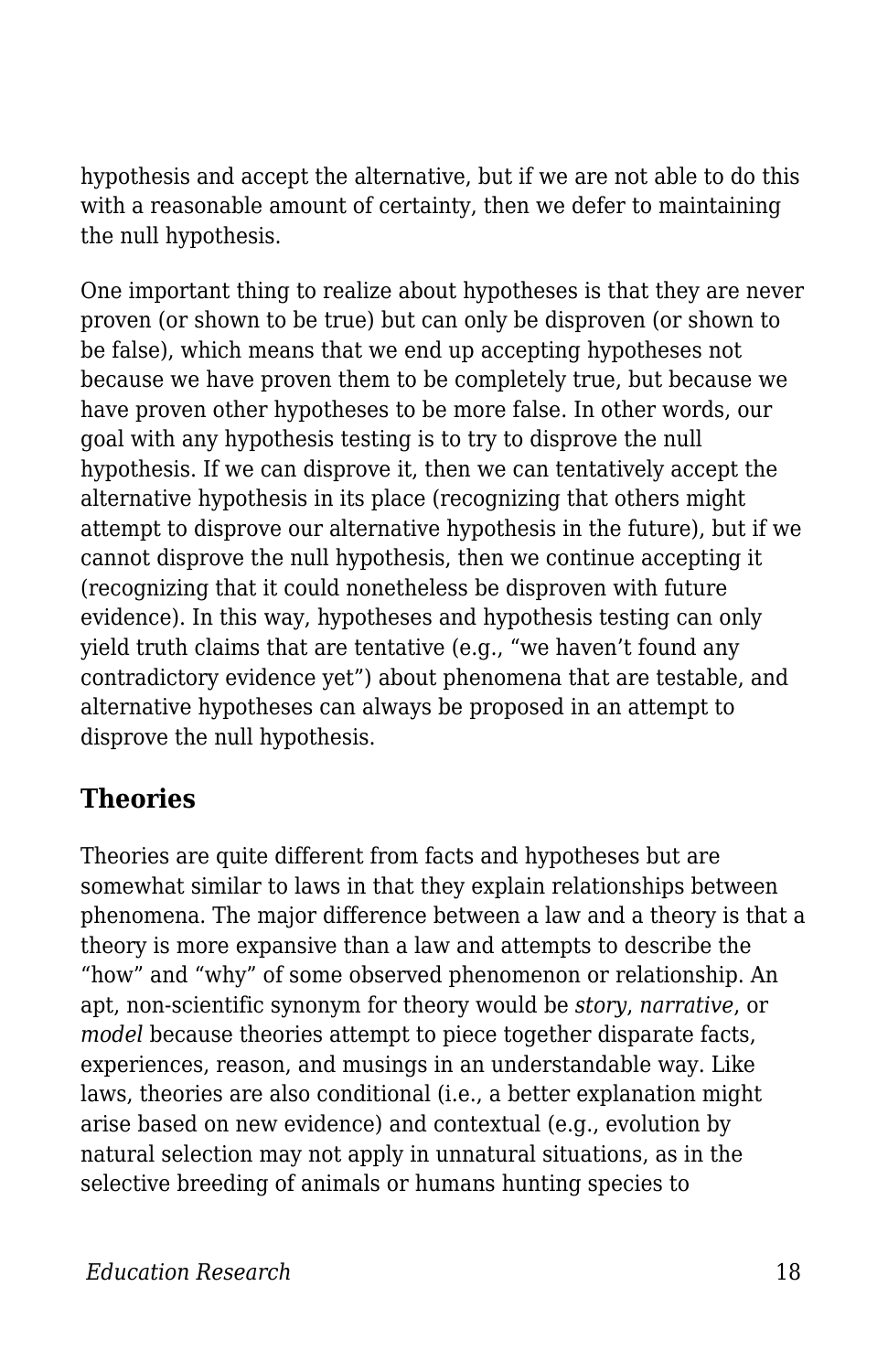extinction), but unlike laws, theories also attempt to use logic and reference to other facts and laws to reasonably explain the processes by which things happen (via abduction). This means that theories, facts, and laws all have the same tentative, limited, and contextual relationship to truth but that theories also have a larger scope and goal of explaining rather than just predicting (as with laws) or verifying accuracy (as with facts).

This means that theories have a more complicated relationship to truth than laws or facts might. Because of their complexity and expansiveness, theories will always have counter-examples or contradictions that they cannot predict. This has led many philosophers of science to argue that theories are never true or false and can never even be proven or disproven, making them different from hypotheses. Rather, theories are adopted or rejected based upon their generative potential (e.g., Lakatos, cf. Musgrave, 2016), their relative advantage to other theories (e.g., Kuhn, 1996), or for a variety of irrational or unscientific factors, such as aesthetics or elegance (e.g., Feyerabend, 1975). We will delve into this issue more deeply in a subsequent chapter, but here it is mainly important to recognize (a) that the term *theory* does not suggest truth or falsity, (b) that a theory is inherently different from facts, laws, and hypotheses, and (c) that there is no movement between these terms (e.g., a hypothesis never becomes a theory, and a theory never becomes a law; a theory is always ever exclusively a theory).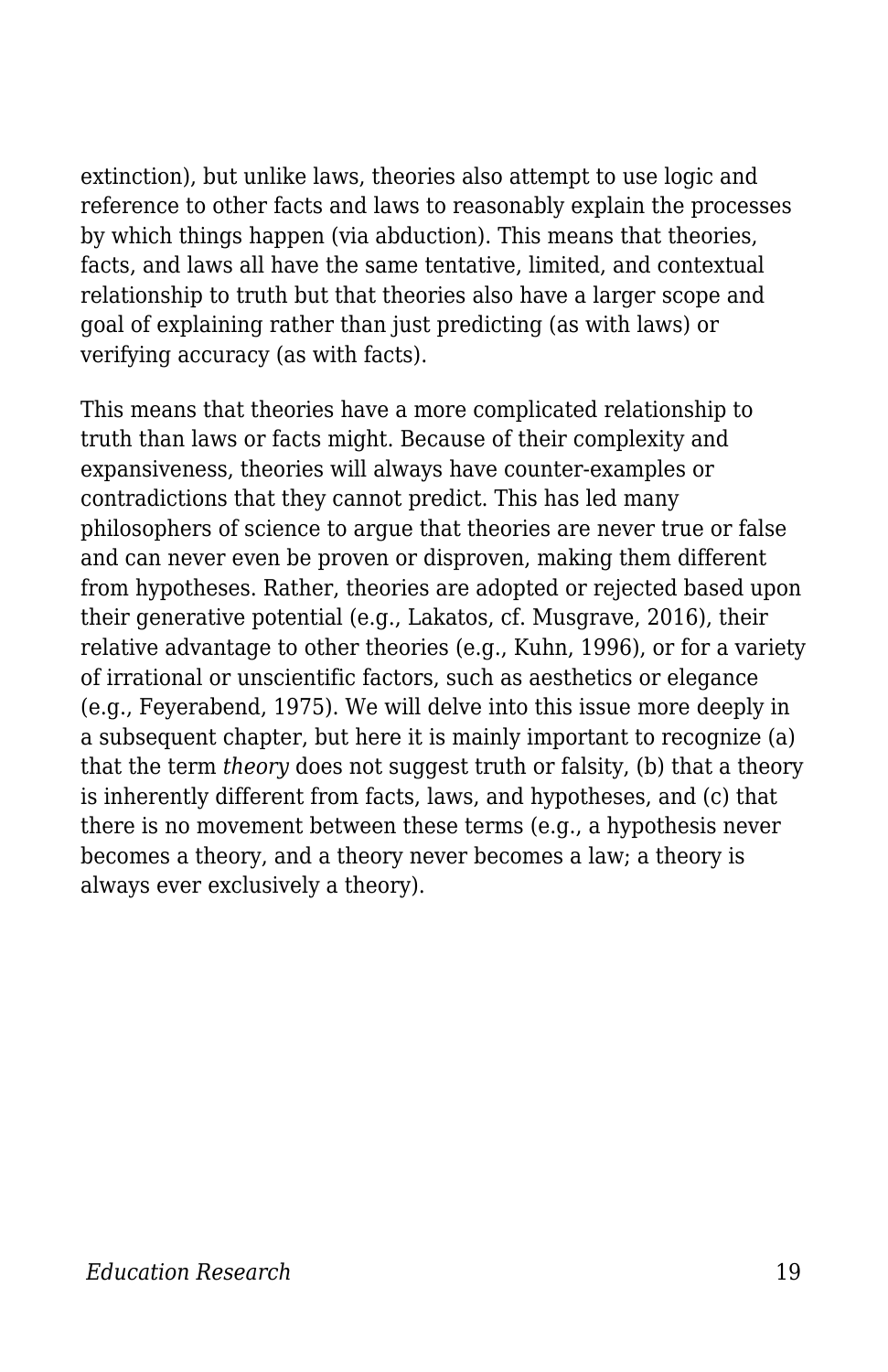#### **Learning Check**

The primary difference between a fact and a theory is that:

- a. Facts are more true.
- b. Theories are more true.
- c. Facts are broader and more explanatory.
- d. Theories are broader and more explanatory.

The goal of hypothesis testing is:

- a. To test if the null hypothesis is false.
- b. To test if the alternative hypothesis is true.
- c. To test which hypothesis is more true.
- d. To develop a new theory.

| Which of the following terms imply truth (i.e., if a purported |  |
|----------------------------------------------------------------|--|
| proven wrong, it ceases to be a                                |  |

- a. Fact
- b. Law
- c. Hypothesis
- d. Theory

## **Truth and Error**

Half of a truth is often a great lie. (Benjamin Franklin)

Given these complexities with knowing, knowledge, and truth-seeking, it is not surprising that we all struggle with discerning, proving, and communicating truth. Historically, humans have addressed these problems in a variety of different ways, exemplified in different fields of inquiry, attitudes, faiths, ideologies, and professions.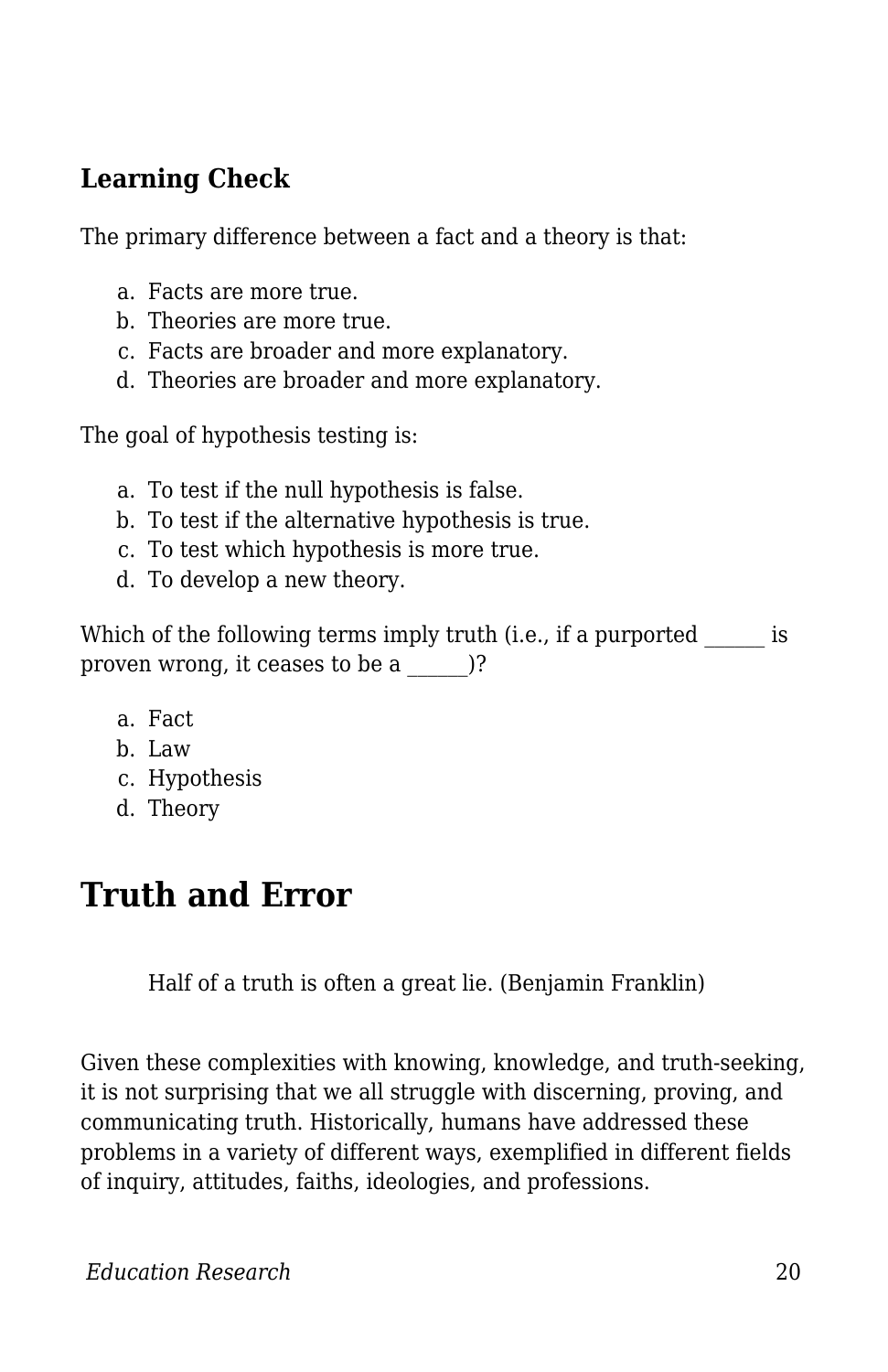As an example, the scientific method assumes that objectivity is possible and utilizes inductive and abductive processes to engage in hypothesis testing about the world, using observable facts to falsify or refine existing theories and laws. In contrast, though mathematics might also assume objectivity, it approaches knowledge-seeking in a much more deductive, non-empirical manner through the application of logic and theorems. Other areas of inquiry, however, might reject objectivist aspirations altogether and focus instead on subjectivist or intersubjectivist knowledge by cataloging facts as they relate to or are interpreted by humans.

In any case, these problems of knowing and truth are of paramount importance when moving forward with research because any method we employ will be influenced by our fundamental epistemological beliefs. If I observe a student in a class, then I am assuming that I can objectively understand what they are doing, while if I interview a student, then I am subjectively assuming that their perspectival selfdisclosure of their own behaviors, beliefs, and attitudes actually matters and has at least some truthful quality to it.

Each of us must also face the continuous conundrum both in life and in our research of determining when to believe a conclusion and when not to believe it. To help in this regard, scientists approach truth by focusing on errors and error likelihood, categorizing errors into two different types: Type I errors (or false positives) and Type II errors (or false negatives).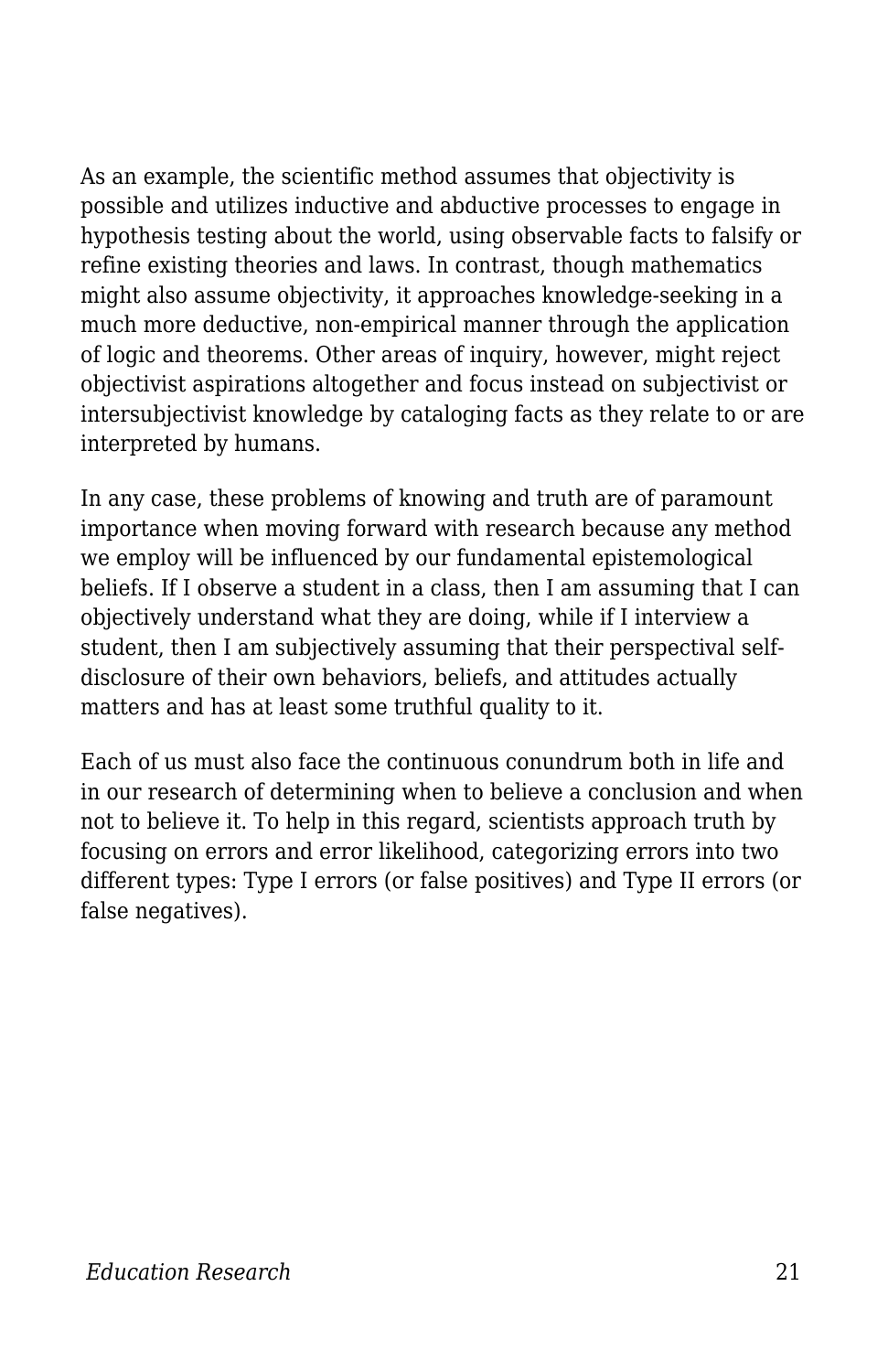

Fig. 1. Type I and Type II Errors as a function of truth and hypothesis rejection

Type I or false positive errors occur when we incorrectly reject a null hypothesis that is actually true. Perhaps we concluded that a new game was helping students succeed at math, but in actuality, the students we tested simply had a natural propensity toward math. Or perhaps we concluded that a different group of students who were performing poorly on a history test didn't understand history well, but in actuality, the students simply were struggling with the language used on the test. With Type I errors, we reject a null hypothesis (and accept an alternative hypothesis) when we really shouldn't have.

Type II or false negative errors, on the other hand, occur when we fail to reject a null hypothesis even when we should have. Suppose I have an intervention that will help students read more quickly, but when I study its effects, I don't include a large enough number of students in my sample to determine significance. I, therefore, might conclude that the intervention had no effect when it actually did. Or, let's say that I'm studying the effects of school lunch on student performance but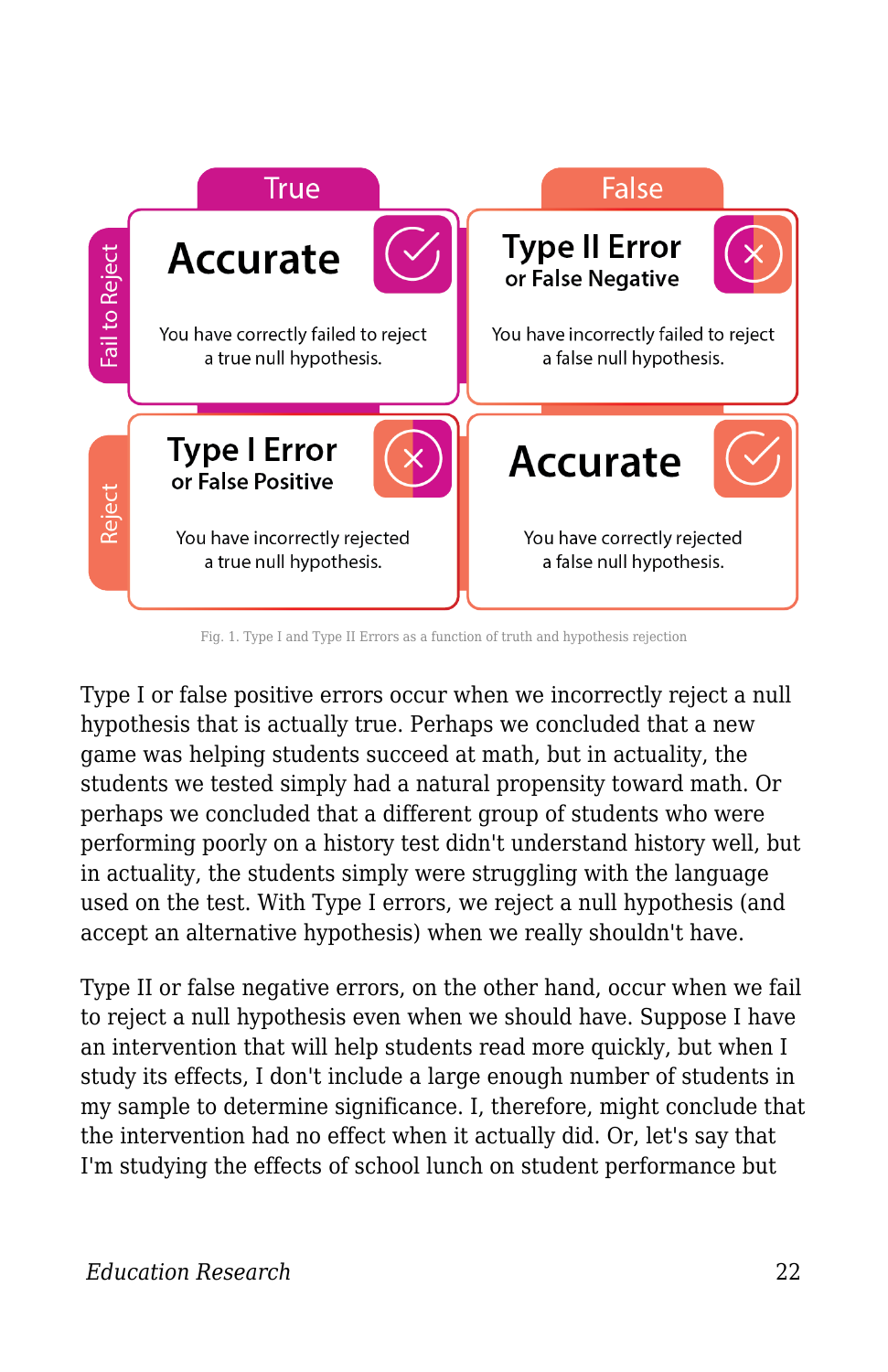only study students from middle-class families. This would likely mean that I wouldn't see negative effects from starvation on students in my sample and might therefore erroneously conclude that school lunch programs have no effect on student achievement.

Both types of errors prevent us from arriving at the truth, and different strategies are used to avoid each. To avoid Type I errors, a researcher might try to be very clear and specific in what they are studying, identifying all factors that might influence results, attempting to control for them, and only rejecting the null hypothesis if they had a preponderance of evidence compelling them to do so. To avoid Type II errors, they might target specific groups or affected contexts, increase their sample size, or refine instruments. Sometimes, these efforts can be conflicting. After all, if I only care about avoiding Type I errors, then I just need to create the most rigid process imaginable for determining truth (approaching every problem as a cool skeptic), but if I do that, then I might be rejecting many things as false that actually are true merely because my mechanism of discernment was too blunt or rigid.

Though the terms *Type I* and *Type II error* are normally only applied to scientific hypothesis testing, this state of affairs should be instructive to us in all forms of inquiry, because we can all make mistakes by either believing things that aren't true or failing to believe things that are true. We could attempt to radically address this by either believing everything, whether or not evidence is provided (and thereby avoid Type II errors), or by establishing unreasonable mechanisms for determining truth, essentially disbelieving everything (and thereby avoid Type I errors). But it seems like no matter what we are trying to learn or how we're trying to learn it, a balanced approach makes sense, and extremes should be avoided. Blind faith and unreasonable skepticism are both extremes, and being a responsible researcher means that we try to untangle truth from error but that we also allow truth to take its hold on us. Almost two thousand years ago Sextus Empiricus, one of the fathers of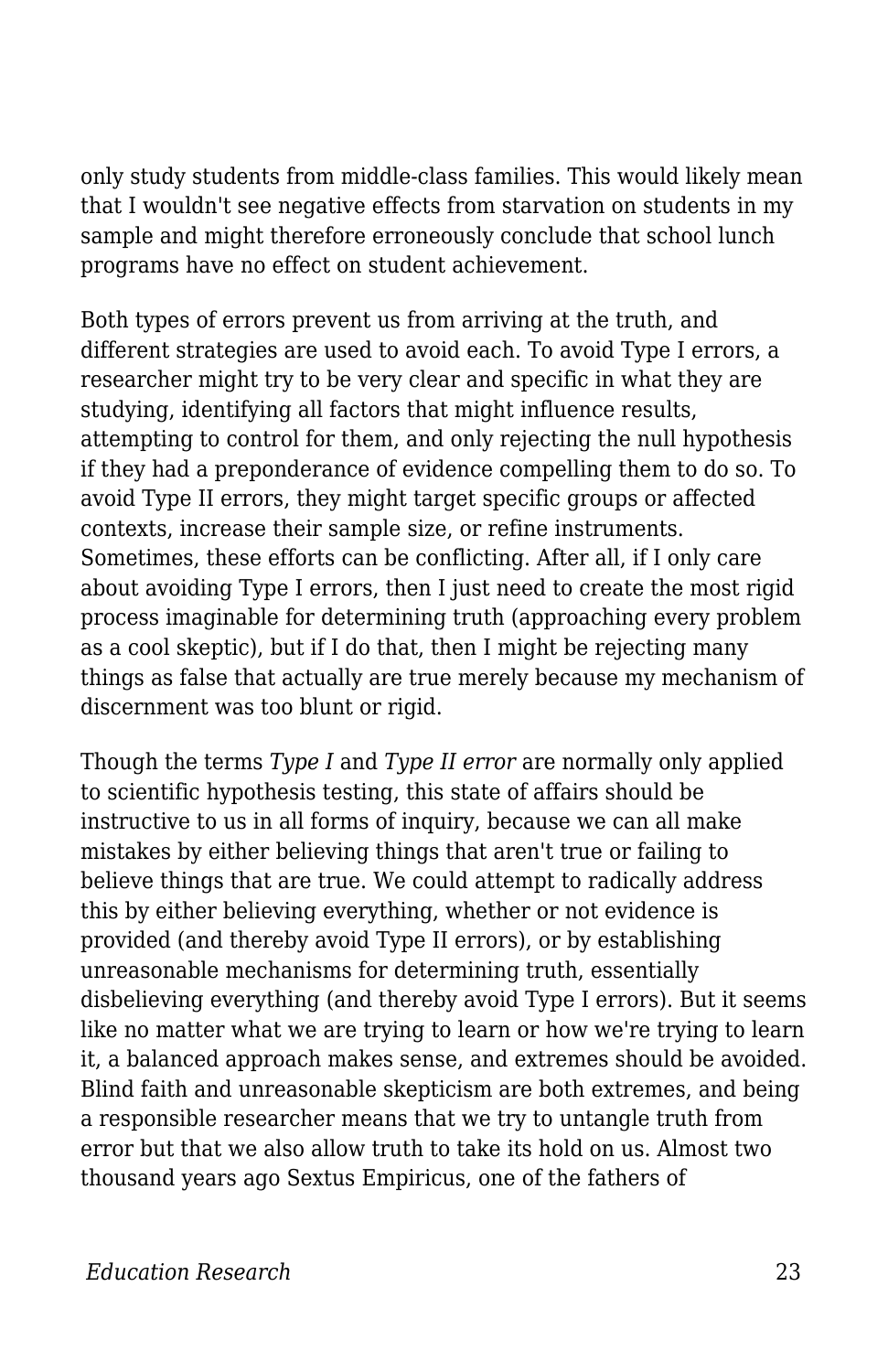skepticism, explained clearly that skepticism is not capable of leading to knowledge or truth, only tranquility in the mind of the skeptic (Morison, 2019). Even the staunchest skeptic, upon entering a dark room for the first time, has enough faith in an untested light switch to flip it.

As we move forward in this book, we will continue to reference these matters more deeply within the context of individual paradigms of education research, as each paradigm approaches knowledge, truth, errors, and truth-seeking differently. Some will take an objectivist stance, while others will be more subjectivist. Some will err on the side of avoiding Type I errors, while others will err on the side of avoiding Type II errors. Through it all, it seems that every education researcher is in the business of discerning truth from error, but how we go about doing that may vary in important ways.

### **References**

Douven, I. (2017). Abduction. In Edward N. Zalta (ed.), *Stanford Encyclopedia of Philosophy*. Retrieved from <https://plato.stanford.edu/entries/abduction/>

Feyerabend, P. K. (1975). *Against method: Outline of an anarchistic theory of knowledge*. London: Verso.

Hawthorne, J. (2004). Inductive logic. In Edward N. Zalta (ed.), *Stanford Encyclopedia of Philosophy*. Retrieved from<https://plato.stanford.edu/entries/logic-inductive/>

Kuhn, T. S. (1996). *The structure of scientific revolutions* (3rd ed.). Chicago, IL: The University of Chicago Press.

Morison, B. (2019). Sextus Empiricus. In Edward N. Zalta (ed.), *Stanford Encyclopedia of Philosophy*. Retrieved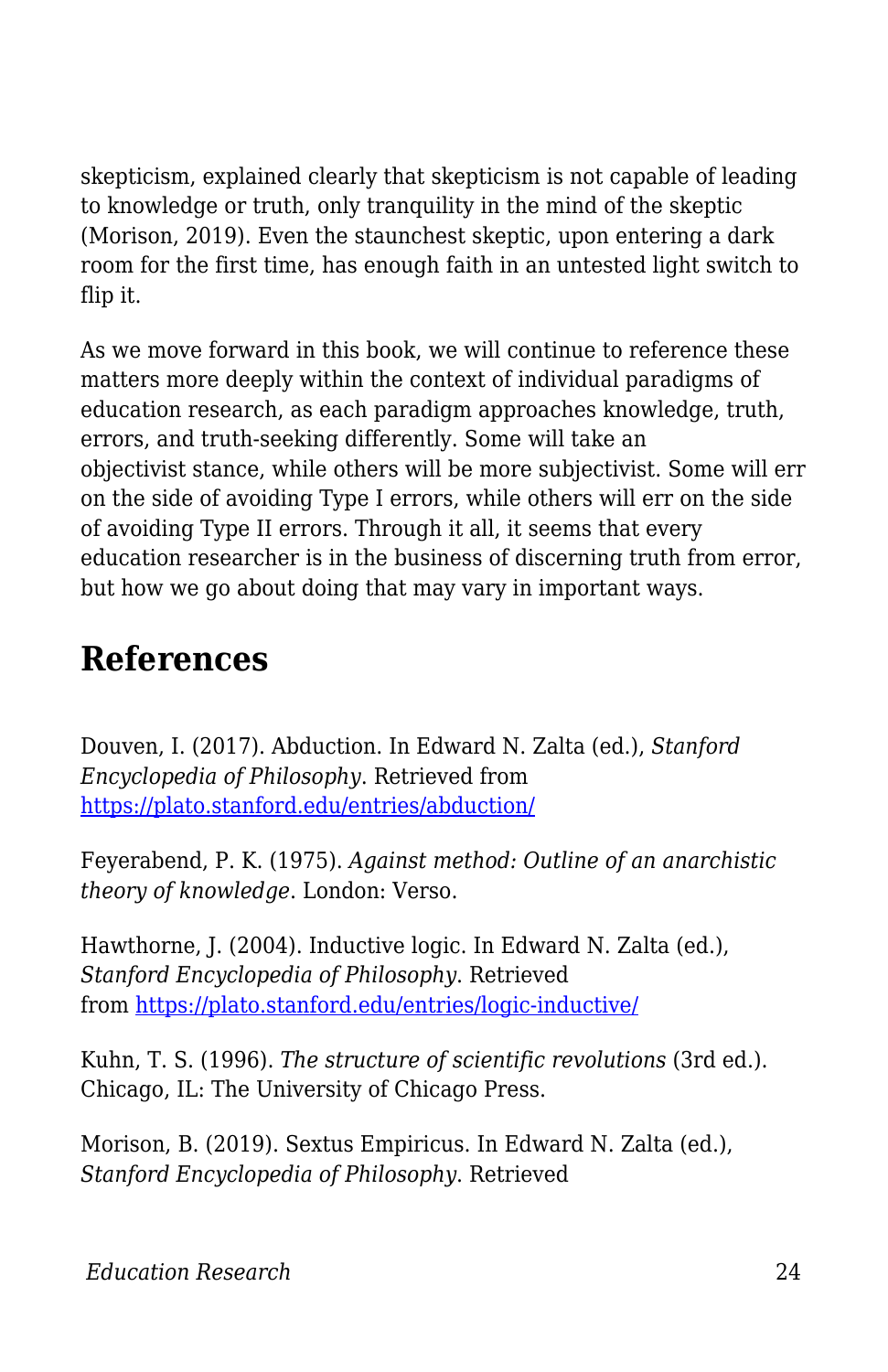from<https://plato.stanford.edu/entries/sextus-empiricus>

Musgrave, A. (2016). Imre Lakatos. In Edward N. Zalta (ed.), *Stanford Encyclopedia of Philosophy*. Retrieved from<https://plato.stanford.edu/entries/lakatos/>

Reiss, J. (2014). Scientific objectivity. In Edward N. Zalta (ed.), *Stanford Encyclopedia of Philosophy*. Retrieved from<https://plato.stanford.edu/entries/scientific-objectivity/>

Steup, M. (2005). Epistemology. In Edward N. Zalta (ed.), *Stanford Encyclopedia of Philosophy*. Retrieved from<https://plato.stanford.edu/entries/epistemology/>